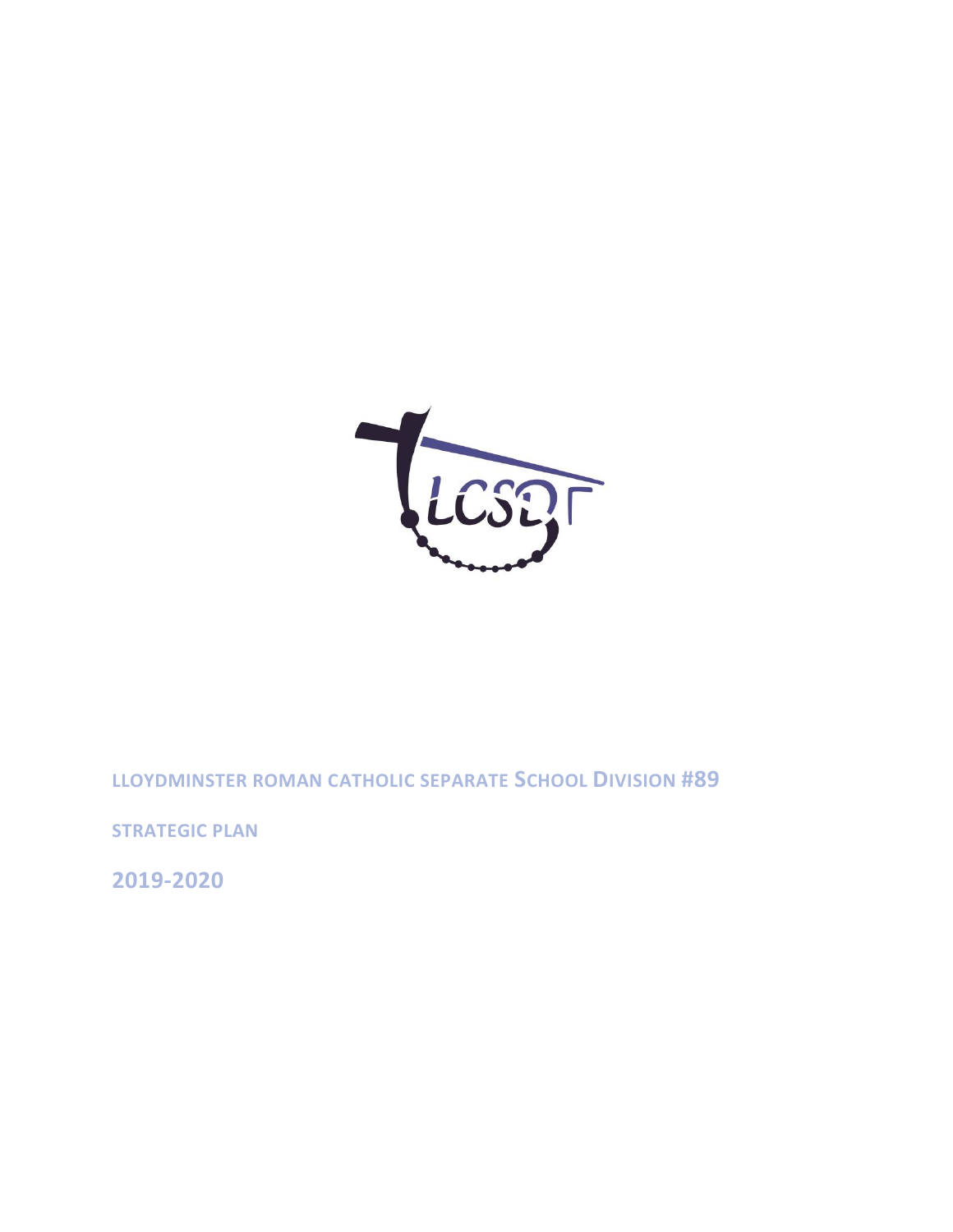# <span id="page-1-0"></span>**Table of Contents**

| Approved 2019-2020 Lloydminster Catholic School Division Financial Budget  22 |  |
|-------------------------------------------------------------------------------|--|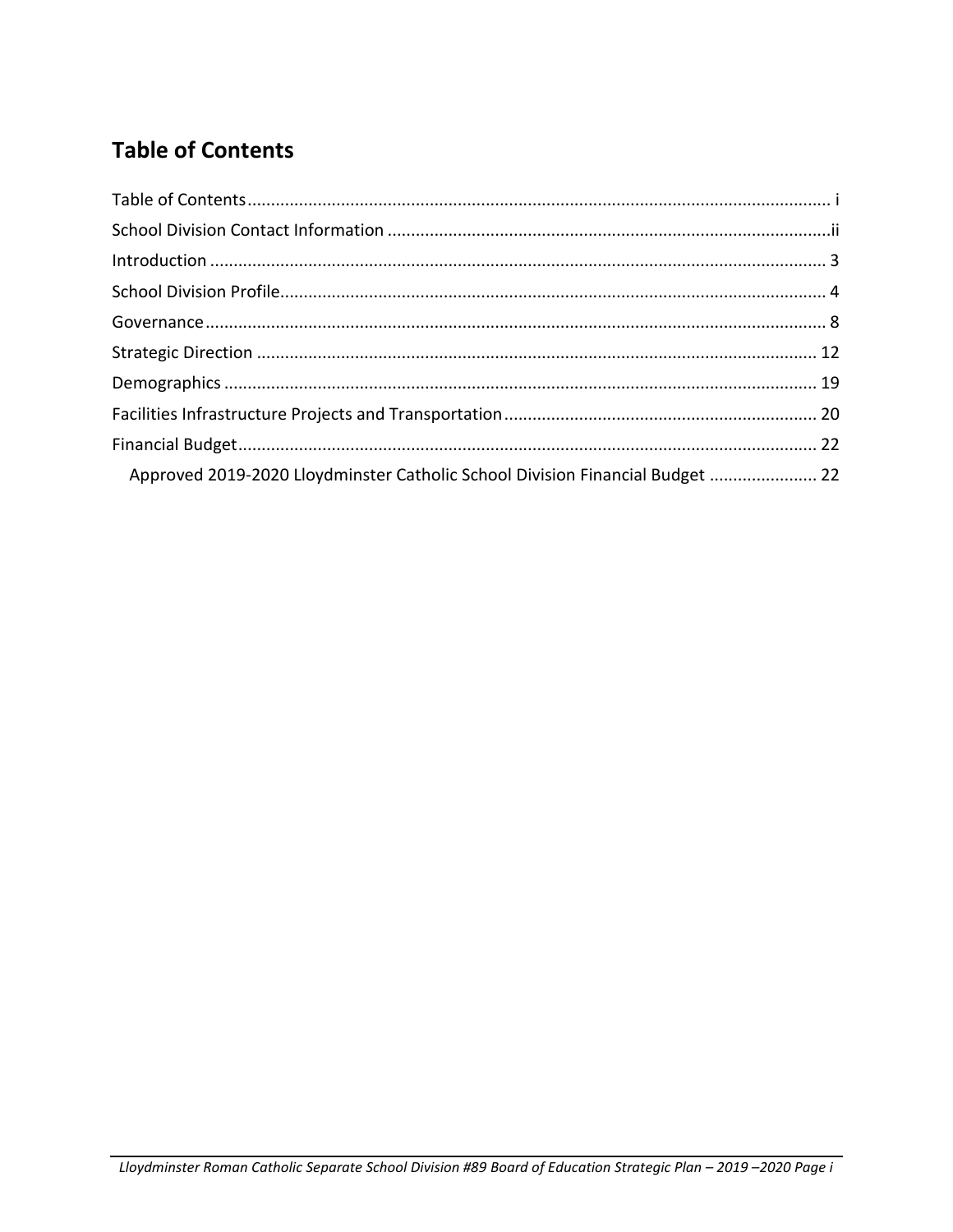# <span id="page-2-0"></span>**School Division Contact Information**

Lloydminster Roman Catholic Separate School Division #89 6611B – 39 Street Lloydminster, Alberta T9V 2Z4 Phone: 780-808-8585 Fax: 780-808-8787 [www.lcsd.ca](http://www.lcsd.ca/) [info@lcsd.ca](mailto:info@lcsd.ca)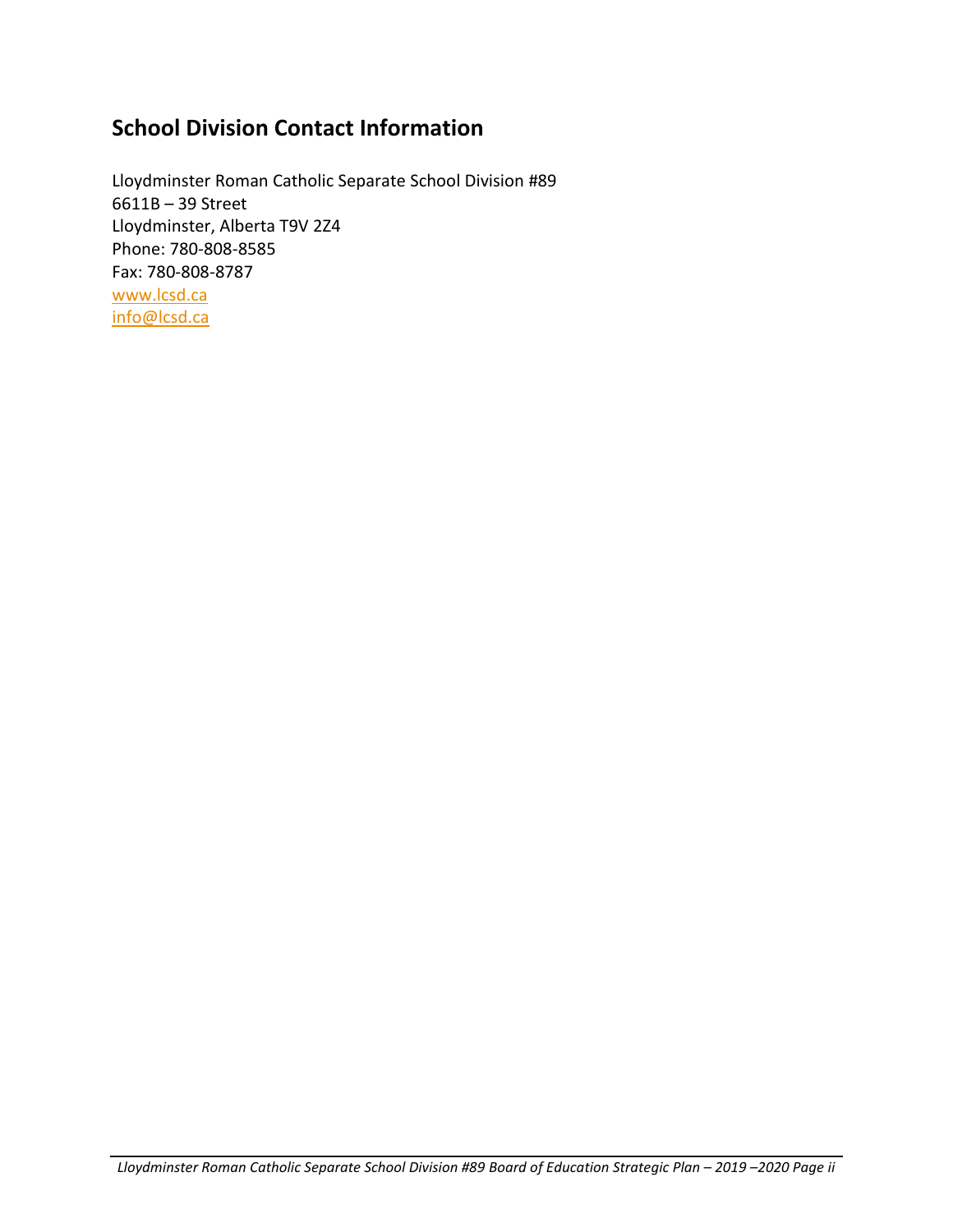# <span id="page-3-0"></span>**Introduction**

This strategic plan includes a snapshot of Lloydminster Roman Catholic Separate School Division #89, outlining its governance structures, students, staff, programs and facilities. It also includes planned outcomes and analysis of a number of indicators that contribute to student success in our School Division. In addition to detailing the Lloydminster Roman Catholic Separate School Division #89 planning for the 2019-2020 school year, this report outlines how the Division is implementing the Education Sector Strategic Plan of the Province (ESSP), provides demographic information, growth projections and includes a summary financial forecast.

Lloydminster Catholic School Division highlights not only excellence in achievement in this report as well as graduation rates that exceed expectations, but also speaks to the requirement for expanded facilities in order to accommodate growth in our student population.

Our School Division continues to provide outstanding services to students and families. This year we will build on this success.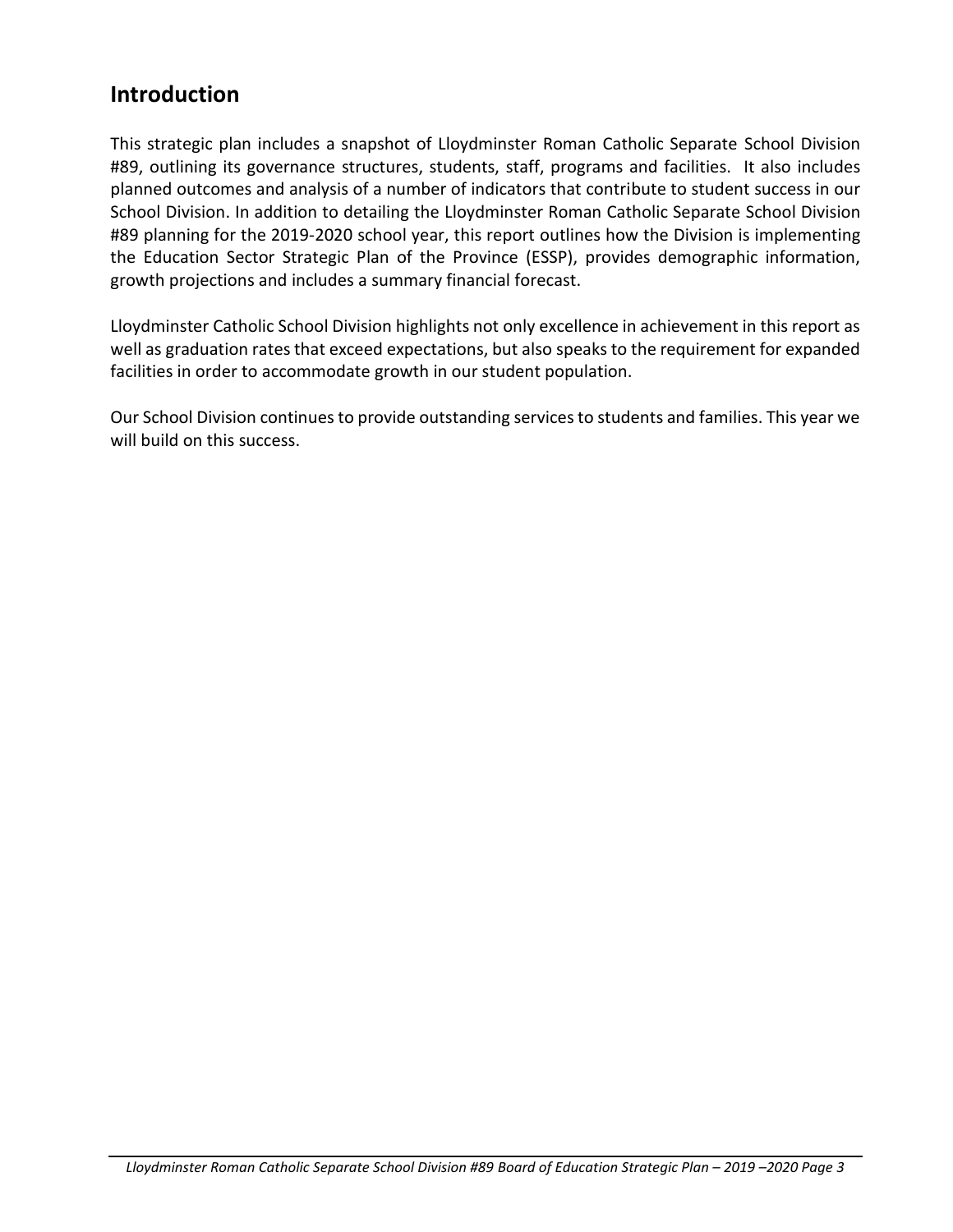# <span id="page-4-0"></span>**School Division Profile**

### **About Us**

Lloydminster Roman Catholic Separate School Division #89 continues to grow and expand educational services since our inception as a School Division in 1959. During this span of time, our School Division has grown to provide a range of academic programming within our Catholic Education mandate. Our growth has enabled us to add new schools and meet our community's desire for Catholic Education. We celebrated the opening of our first school in 1961. Father Gorman opened in 1977 to provide a Catholic elementary program to Saskatchewan students. In 1982, St. Joseph opened to serve the City's Southwest on the Alberta side. École St. Thomas opened as our Kindergarten to grade 7 single-track French Immersion program in 1987 and rejoiced in the growth of the program by opening their doors to a new school built in September 2013. In 2001, Holy Rosary High School moved to their new school at the current site and St. Mary's Elementary School began their first year in their current site. Our Division Office is attached to the south end of Holy Rosary High School, with our Technology Warehouse and Services located on the east side of École St. Thomas. Our Transportation Center was added in 2012 on the east side of Lloydminster. Mother Teresa Early Childhood Education Center opened their doors in September 2013 on the preexisting site of École St. Thomas.

The Synergy Vault opened in Lloydminster on October 27, 2017. A partnership between the School Division, Synergy Credit Union and the City of Lloydminster. The Synergy Vault is a covered field which allows Physical Education classes and Community sport to share a space through the entire year. A true partnership, the Synergy Vault provides students and community members a Sports Excellence facility throughout the year.

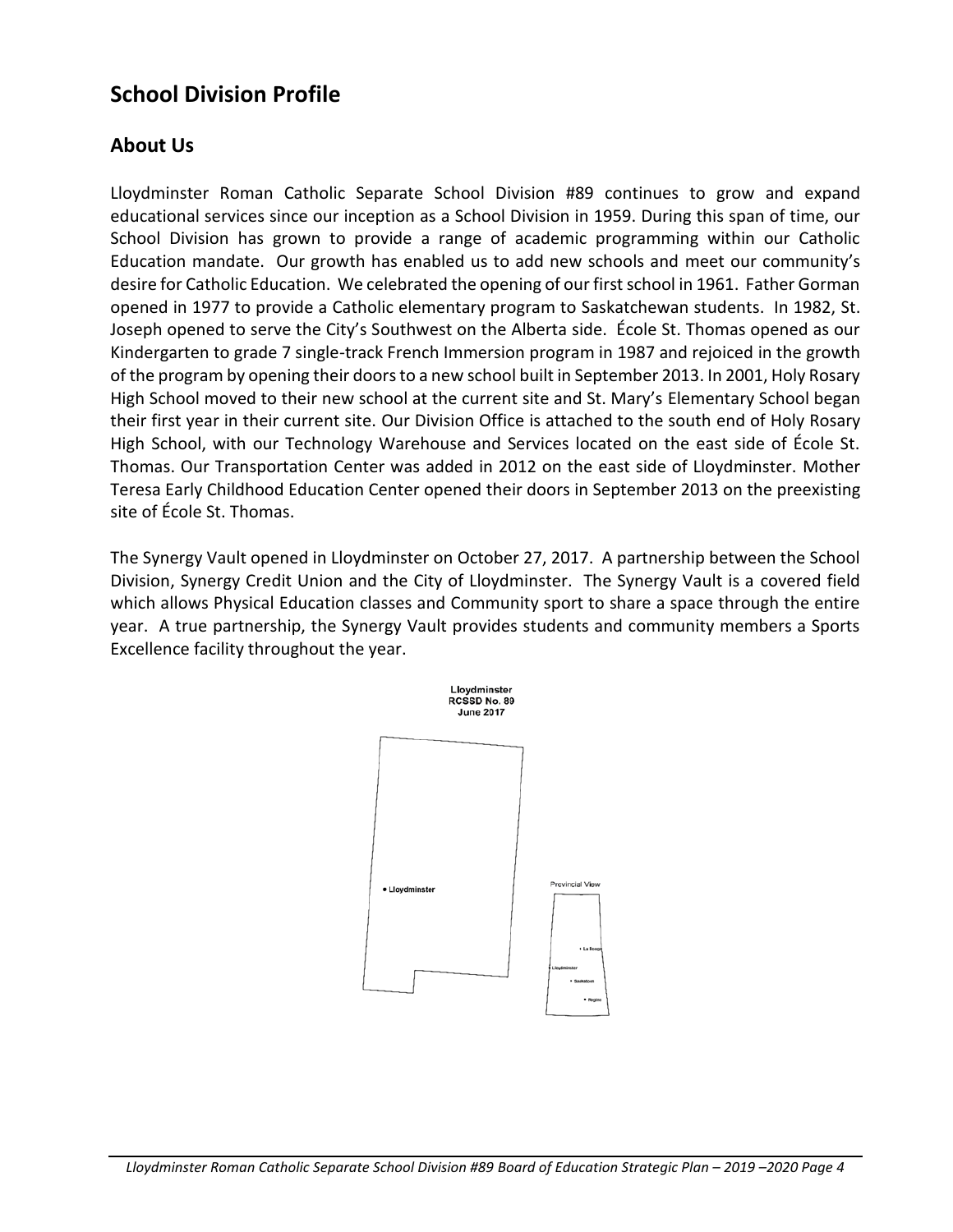### **Division Philosophical Foundation**

The Board believes in the importance of having a well-articulated philosophical foundation to guide its mission, vision and values. These foundations reaffirm the mandate and service of Catholic Education and provide a framework which guides all operations and strategic planning for the School Division.

#### **Division Mission Statement**

*Lloydminster Catholic School Division will nurture the spiritual, intellectual, social and physical development of each student in a faith-centered community.*

Our Lloydminster Roman Catholic Separate School Division #89 is a vibrant community of teachers, students and parents. As we evolve, our Board of Education continues to assess and reaffirm its purpose and mandate. We are proud of the academic achievement of our students from Prekindergarten to grade 12. We are grateful for the active involvement of the Catholic Church through St. Anthony's parish, and with our Faith Integration Team. This supports students, parents and staff in faith development. We encourage the seeds of their faith to develop and grow throughout their lives.

| Value              | <b>Value Statements</b>                                              |
|--------------------|----------------------------------------------------------------------|
| Academics          | We strive for academic excellence for all students.                  |
| Catholic Faith     | Catholic faith permeates all aspects of our students' education.     |
| Communication      | Open communication with our students, staff, and our faith community |
|                    | characterizes our interactions.                                      |
| Family / Community | Students, parents, and staff work together as a team.                |
| Honesty            | Integrity and honesty guide our conduct.                             |
| Leadership         | Strong leadership is characterized by innovation and excellence and  |
|                    | promoted through continuous learning.                                |
| Love / Respect     | We foster love and promote respect for human dignity and life.       |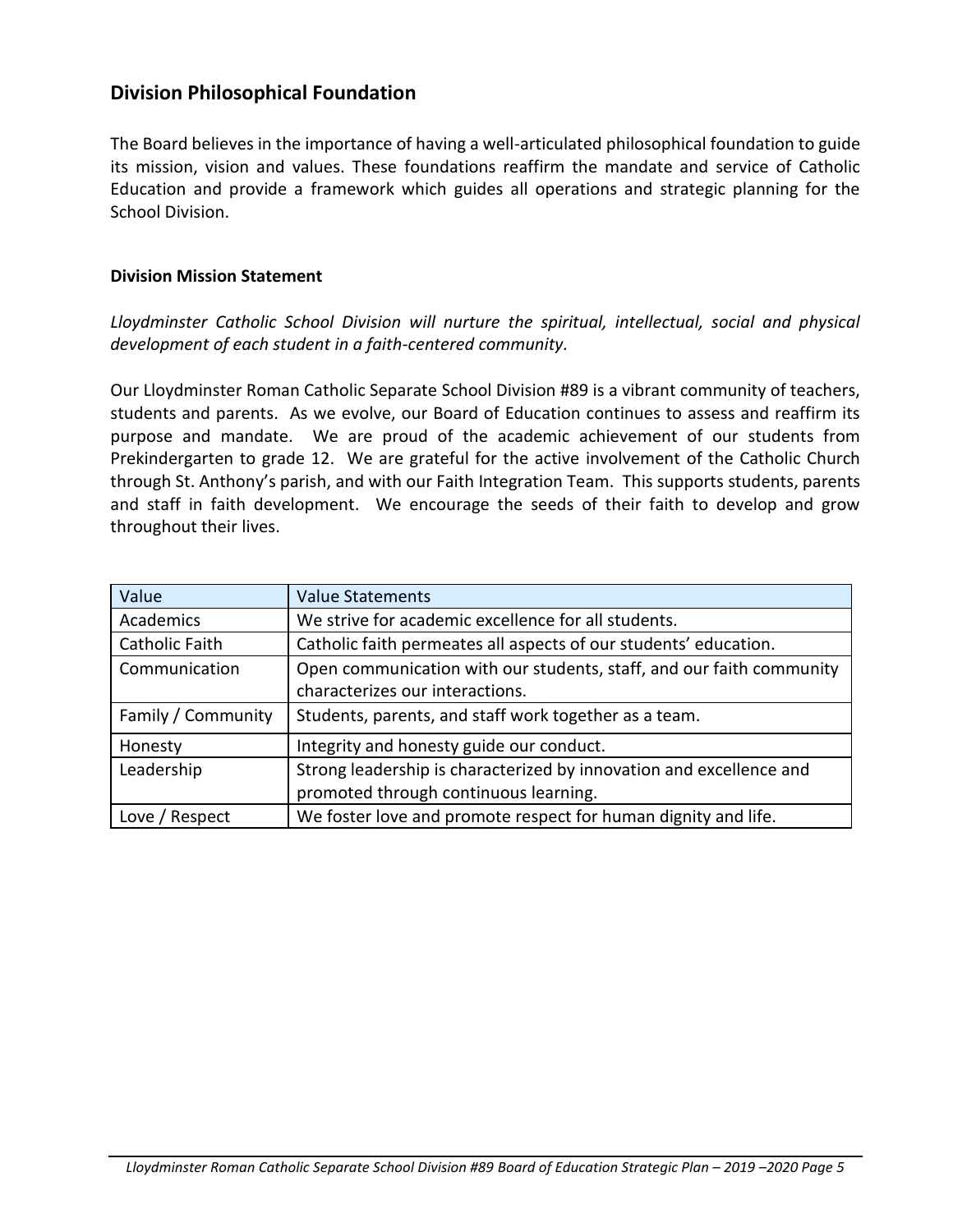#### **LLOYDMINSTER ROMAN CATHOLIC SCHOOL DIVISION #89 LOGO**



"Where academics, faith, family and community meet" is derived from our mission statement. Faith is represented in both the cross and a decade of the Rosary; family is represented by the building, symbiotically symbolizing school and home; LCSD is inside a larger community. We strive to be a center of learning and our faith permeates all that we do.

This philosophy is summarized in a commitment statement for our website:

"A commitment to faith and a tradition of academic excellence"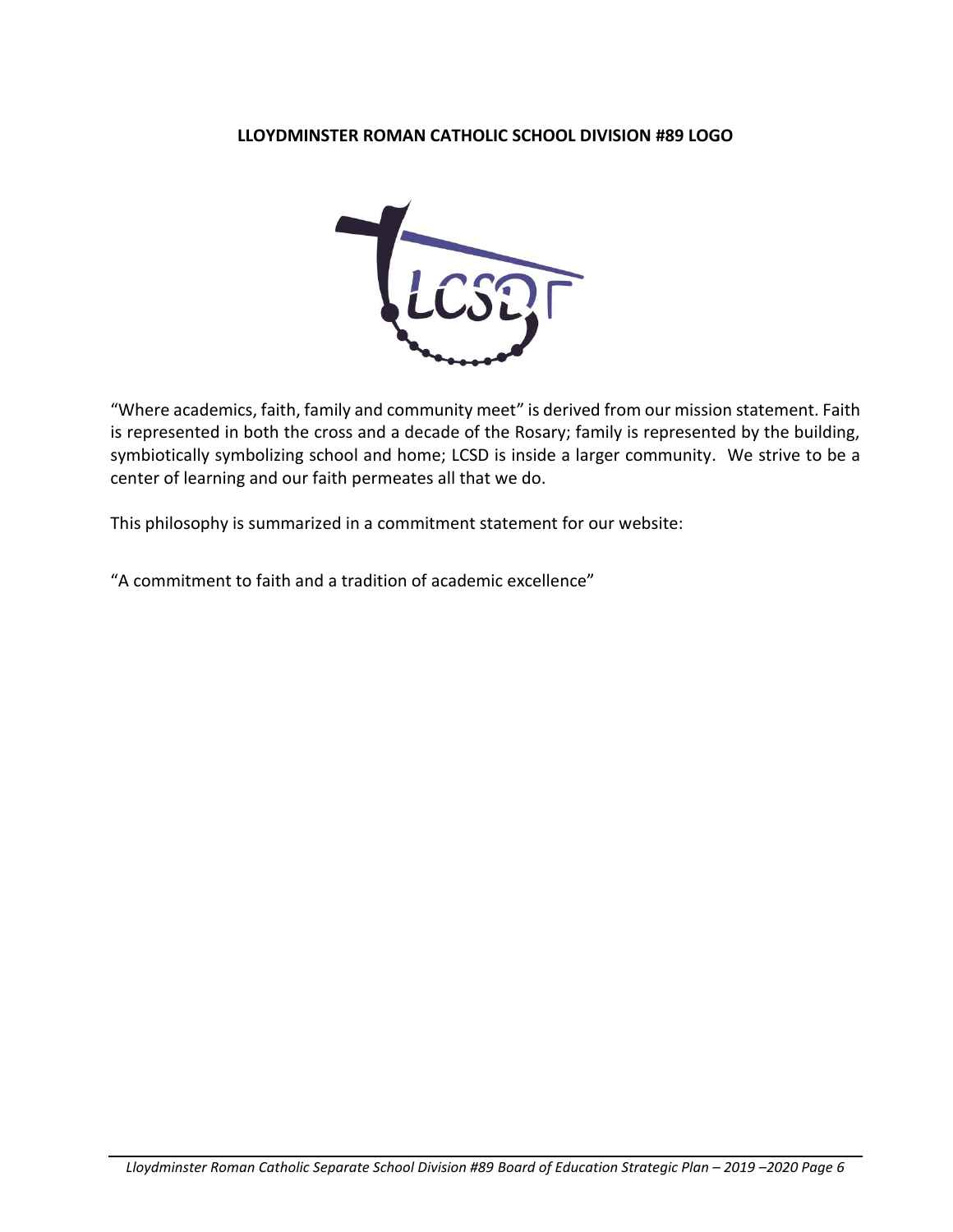### **Program Overview**

The students in Lloydminster Roman Catholic Separate School Division #89 are diverse. They vary in age, personal circumstances, learning styles, interests, and individual strengths and needs. In order to provide the best education possible for all our students, Lloydminster Catholic School Division offers a wide range of programs in the six schools of the Division.

Central to the program in every school is the provincially mandated core curricula, broad areas of learning and cross-curricular competencies. Classroom instruction is designed to incorporate differentiated instruction, First Nations and Métis (FNM) content, perspectives and ways of knowing, and the adaptive dimension.

In addition, each school in the Division offers specialized programming that responds to the needs of its students. The following list identifies programs in operation at one or more of the Division's schools:

- Alternative and Modified programming
- Community Education programming
- Intensive French instruction
- Distance education
- English as an Additional Language programming
- Kindergarten Plus+
- Movement and music and Ballet
- French Immersion programming
- Music/Band programming
- Nutrition programs
- Prekindergarten programs
- Technology enhanced learning
- High Performance Physical Education
- Academic and Behaviour RTI
- SHINE (Mental Health Promotion)

Additional services and supports are offered to students and teachers by specialized School Division staff including:

- Educational Psychologist (contracted)
- Occupational Therapist
- Clinical Psychologist
- Instructional Coaches
- Supervisor of Learning
- Supervisor of Technology
- Social Emotional Coordinator
- Division Communications Coordinator
- Community Education Coordinator
- School Resource Officer
- Aboriginal Education Coordinator
- Nutrition Facilitator
- Before/After School Program Leaders
- LCSD ABC Consultant
- Speech and Language Pathologists
- Student Counsellors (Academic/Career and Personal)
- Family School Liaison Workers
- Family Counselor
- Learning Assistant Supervisor
- Faith Specialist
- Assessment Specialist
- Mental Health Worker (Partnership with Lloydminster Public School Division)
- SHINE Manager and Coaches (Partnership with AHS and LPSD)
- Youth and Family Coordinator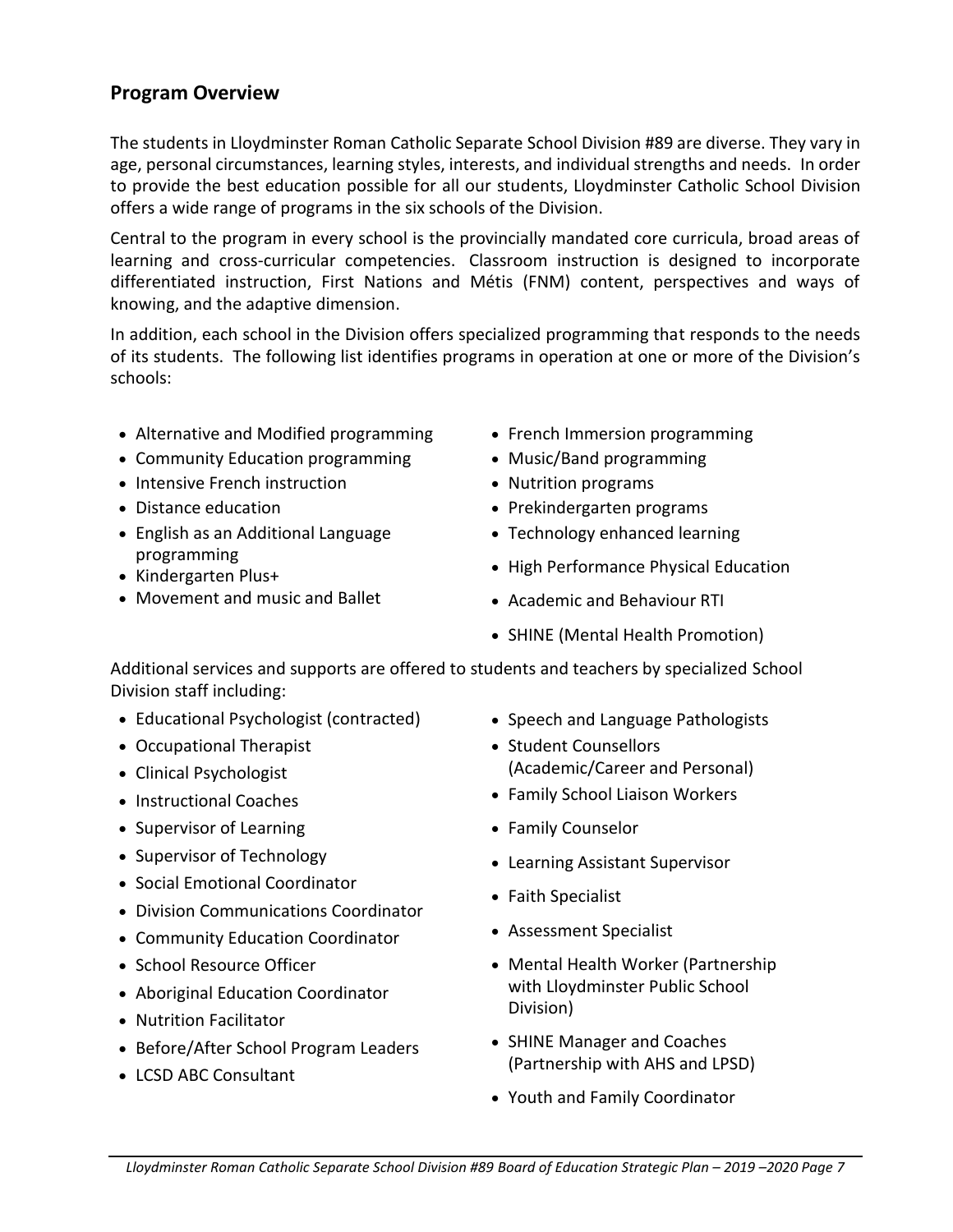## <span id="page-8-0"></span>**Governance**

### **The Board of Education**

The Lloydminster Roman Catholic Separate School Division #89 is governed by a seven-person elected Board of Education. *The Education Act, 1995* gives the Board of Education the authority to "administer and manage the educational affairs of the School Division" and to "exercise general supervision and control over the schools in the School Division". Each elected Trustee is collectively responsible for representing and serving the School Division as a whole. There are no sub-divisions with identified Trustees.

The current Board was elected on October 26, 2017 to serve a four-year term. Board of Education members as of October 15th, 2019 are:

Paula Scott, Board Chair Michelle Rusteika, Board Vice-Chair Laurie Makichuk Christopher Carnell Erin MacDuff Jill Wytrykusz Calvin Fendelet

### **School Community Councils**

The Board of Education has established a School Community Council (SCC) for each of our six schools in Lloydminster Roman Catholic Separate School Division #89.

*The Education Regulations, 1986* require School Divisions to undertake orientation, training, development and networking opportunities for their SCC members. In 2018-2019 all SCCs met twice with the Board of Education Chair, Vice Chair and Director. In addition, our SCCs participate in engagement with Administration and the Board of Trustees at an annual luncheon. The School Community Councils enable the community to participate in educational planning and decision making, and promote shared responsibility for learning among community members, students and educators. All SCCs in Lloydminster Roman Catholic Separate School Division #89 are made up of the required number of elected and appointed members, as outlined in *The Education Regulations, 1986*. The actual number of members varies from one SCC to another.

The Regulations also require School Community Councils to work with school staff to develop an annual school Learning Improvement Plan and to recommend that plan to the Board of Education. Each SCC provided an Annual Work Plan and budget in alignment with the School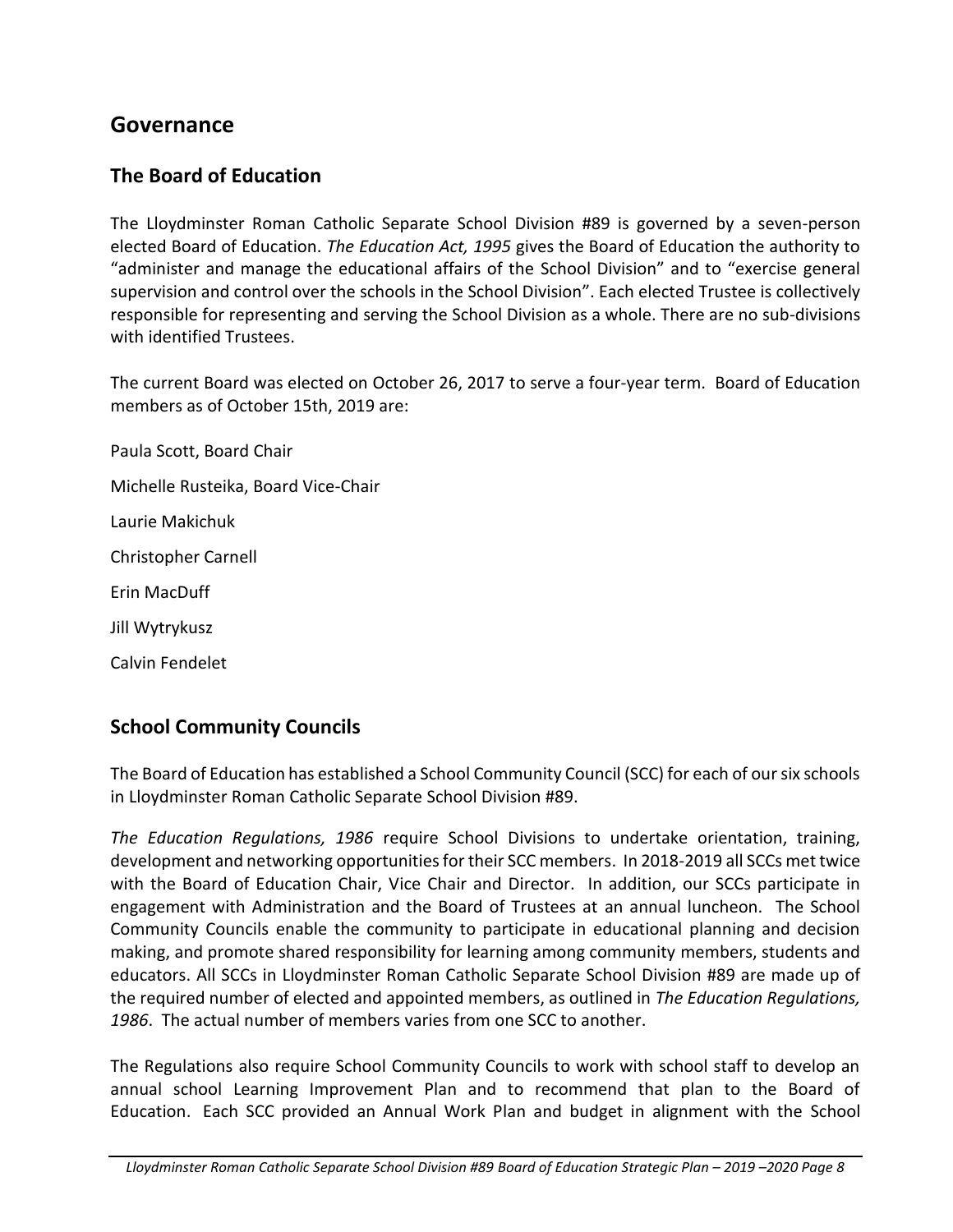Division Strategic Plan for school improvement goals. The Lloydminster Roman Catholic Separate School Division #89 provides a Community Education Coordinator to support each school in the formation of their SCC Executive and to provide additional support for SCC program planning to each SCC. School Community Councils are also expected to facilitate parent and community participation in planning and to provide advice to the Board of Education, the school's staff, and other agencies involved in the learning and development of students. While our SCC's continue to evolve, there are key elements consistently reviewed and encouraged, including their focused attention on school wide projects that:

- o Recognize and honor parent skill and talent,
- o Build and impact the development of a positive school ethos, and
- o Support school goals in aligning their projects with student success.

Of utmost importance is the regular review of the organizational framework for each SCC's to ensure an efficient and effective model that builds varied levels of engagement through active participation:

- o Regular visible attendance at school events,
- o Volunteerism,
- o Planning and delivery of school-based services, and
- o Acting in formal SCC executive leadership positions.

The School Community Councils create action plans to support each school's learning goals. The focus on what they can do as SCC to promote student success to be aligned with school goals. Each SCC has written action plans with timelines with who is responsible for leading planning for each goal. The School Division provides support through funding, information and opportunities to meet with other SCC's and create joint projects. Each SCC submits an annual plan and identifies funding support of up to \$2,000 annually.

### **Lloydminster Roman Catholic Separate School Division #89 School Community Council Sample Activities:**

- Promoting math and literacy by hosting math and literacy nights.
- Hosting book giveaways, math games giveaways, and books swaps.
- Building information tables encouraging parent participation.
- Creating learning areas for students outside and within schools.
- Providing and funding support for after school programs for all students to attend.
- Providing back to school events and/or open houses for students and parents to better connect to school and to promote participation.
- Supporting our faith in school entrances including crucifixes, banners for mass, etc.
- Hosting author nights for students during day and families in the evening.
- Promoting SCC Executive formation.
- Supporting the building of outdoor classrooms.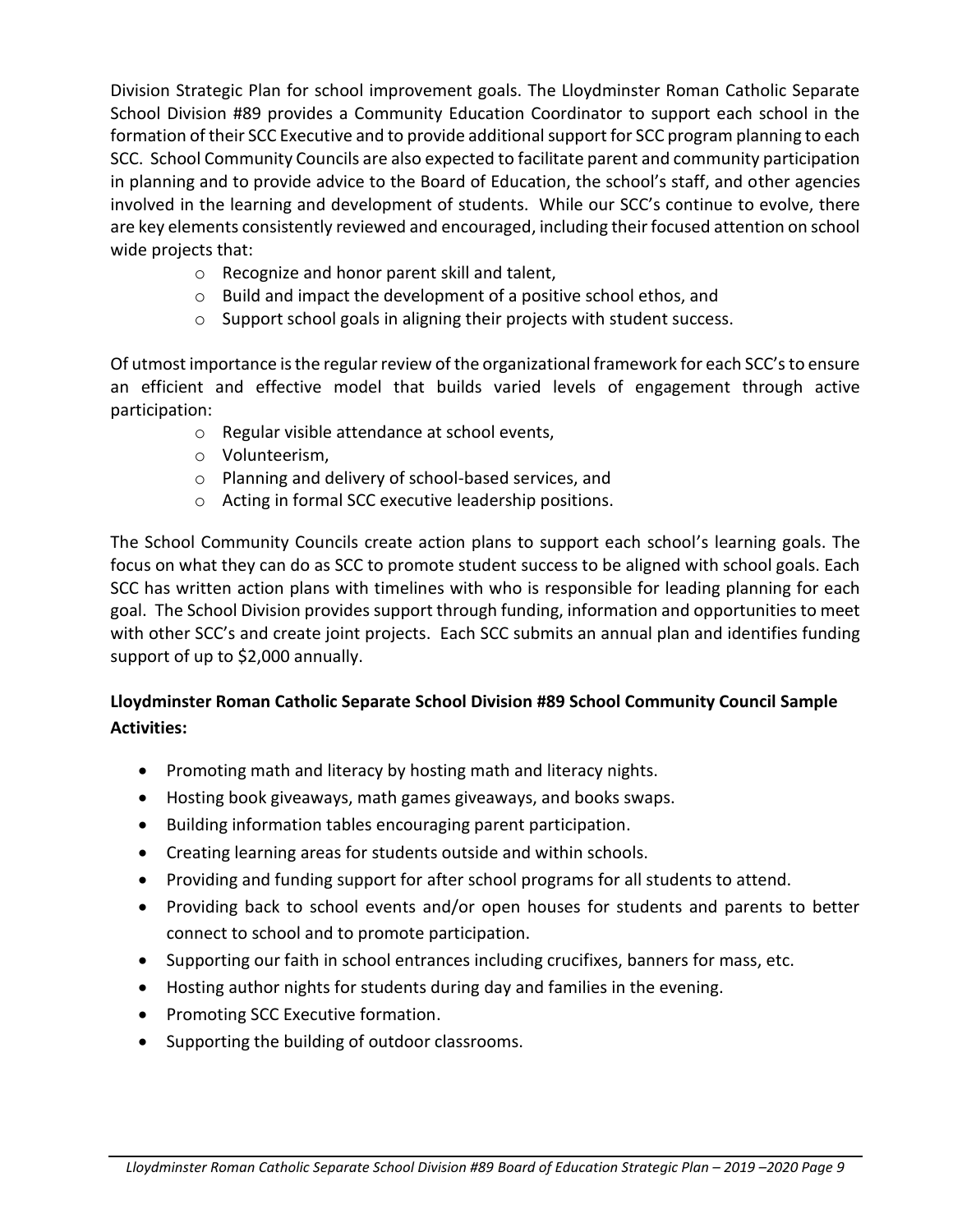## **Community Partnerships**

Lloydminster Roman Catholic Separate School Division #89 and individual schools within the Division have established a range of formal and informal community partnerships in order to promote student learning and ensure that students' school experience is positive and successful. The Division has formed a number of key partnerships, including:

- Long-term investment and partnership with Synergy Credit Union for the construction and maintenance of the Synergy Vault Home of the Raiders that provides our students and community year-round access to a 23,000 sq ft artificial turf facility.
- Lloydminster Minor Ball Association, Lloydminster Minor Football Association, Lloydminster Amateur Softball Association and Meridian Soccer are utilizing and renting out the Synergy Vault Home of the Raiders.
- Lloydminster Minor Football Association for the joint development of our high school football/soccer field with lighting.
- LCSD is pursuing a partnership to offer Cosmetology programs at Lakeland College in partnership with their on-campus salon.
- The Lloydminster Learning Council accesses instructional space to provide language and cultural services to new immigrant parents.
- Lloydminster Play & Learn Daycare Society (Alberta) operates our 72 seat childcare center.
- Catholic Social Services (Alberta) leases office space in one of our facilities to provide counselling and support services to children and families in Lloydminster.
- Programs have been developed in partnership with Lakeland College to provide opportunities for our high school students to earn college credits while still in high school. Another partnership creates opportunities for our immigrant students to earn credits while enhancing their English skills (EAL).
- A partnership with Big Brothers Big Sisters ensures that our students are bussed to activities free of charge.
- LCSD partners with the Lloydminster and Area Drug Strategy in providing a space to the Youth Council which supports youth across the city with activities, advocacy and leadership training.
- School Resource Officer programs was brought to LCSD through a partnership with The Sunrise Foundation, City of Lloydminster and the RCMP.

Holy Rosary High School has also partnered with local businesses and multiple service providers to enrich students' educational experience and to help them connect what they learn at school to the world of work in a program called *Step Ahead*. Typically, the partner business or service provider provides job shadowing opportunities for students and sends representatives to the schools to talk about their business or industry. Lloydminster Roman Catholic Separate School Division is also proud to be a co-sponsor of the annual *Indigenous Economic Partnership Summit* in Lloydminster.

### **Onion Lake Cree Nation:**

As our work with the Office of the Treaty Commissioner has grown and Borne fruit in celebrations like the Flag Raising Ceremonies on May  $16<sup>th</sup>$ , 2018, we have continued with the day to day work of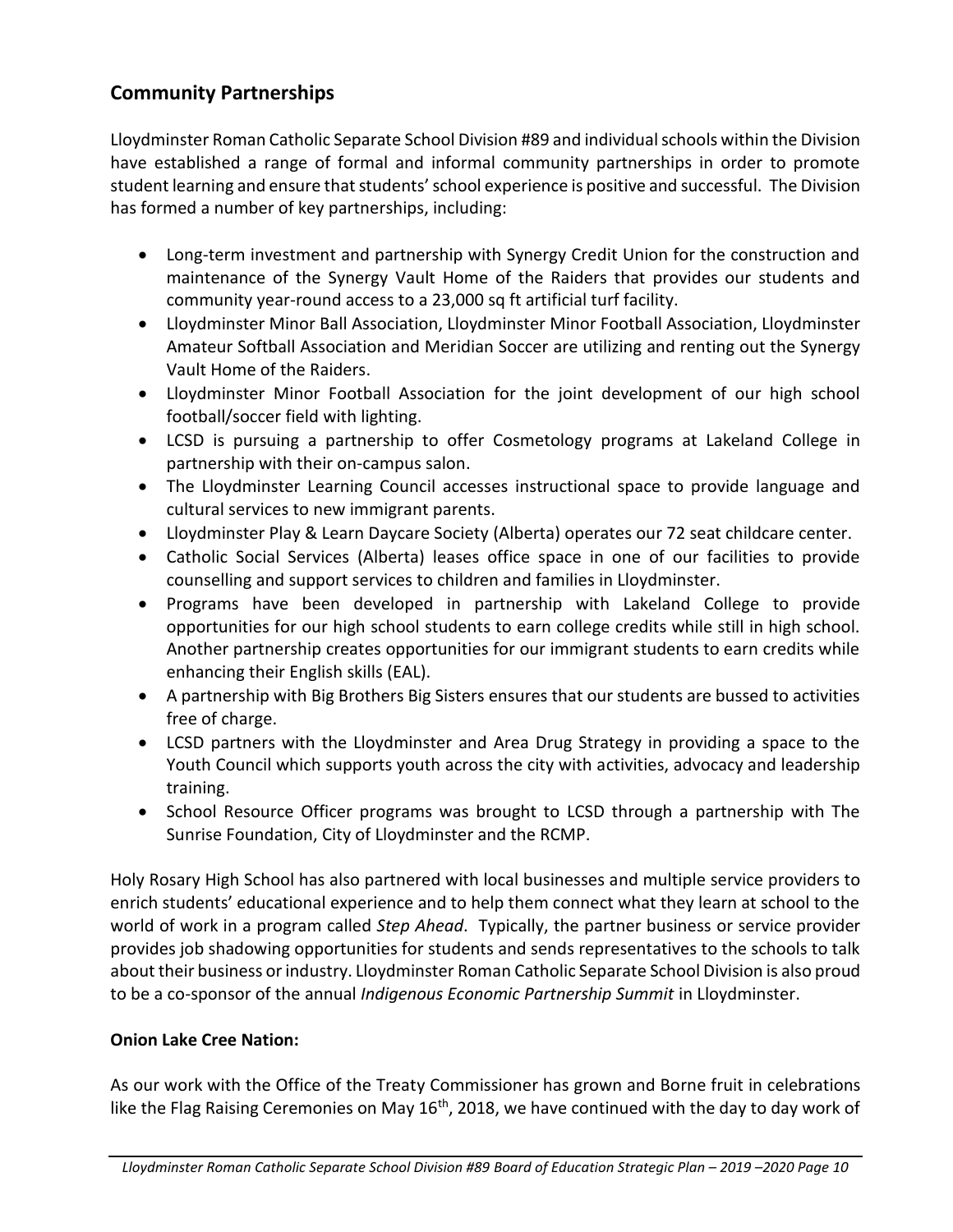building partnerships with our local Cree Nations. Our closest geographical partner, Onion Lake, has been a consistent supporter of our work to achieve the goals set out in the Truth and Reconciliation Commission's 95 recommendations. We highlight moments where we have been invited to work not only with Chief and Council but student to student in Grade 4 and Grade 1 partnerships. The continued work of our Aboriginal Coordinator and our Administration team builds the bridges between cultures that benefit all children.

#### **Lloydminster Community Education Partnerships**

We have undertaken a partnership to offer Early Literacy programs to our young families with in our division with the Lloydminster Learning Council (Fun with Numbers, Books for Babies, 1-2-3 Rhyme.) This program is located in our Mother Teresa Early Childhood Center. We also partner with Midwest Family Connections to offer parenting programs at Father Gorman Community School.

#### **Nutritional Programs**

The Alberta Nutrition Program Grant is implemented at two schools, Mother Teresa and Father Gorman, to offer a lunch program for all our Kindergarten to Grade 7 students. Lunch Support is also provided at all other elementary schools in the system. This program provides a healthy lunch consisting of four food groups five days a week and offers some parent nutrition education nights. We also have encouraged businesses to work with us by sponsoring salad bar programs in our schools to enhance healthy eating for all students. Father Gorman Community School and St. Mary's Elementary School offer a Healthy Breakfast program five days a week.

#### **LCSD Outreach Program**

Through the local Olive Tree organization, we have partnered to provide food to families in need. A Christmas Hamper program provides families with food for Christmas celebrations. The *LCSD Outreach* program works to help match students with basic necessities and tools for learning. This includes food, clothing, glasses, transportation, etc.

#### **Promoting Physical Activity in Youth and Adults**

We continue to offer many opportunities for children, parents and families to be active. We work with community organizations such as *KidSport* and *Jump Start*. Our Community Education Coordinator sits on the board of both organizations to ensure families are connected to supports. Further to the end of promoting physical activity in youth, multiple community sports clubs, groups and individuals work in concert with schools to offer free programming. We also offer programming through community grants, local SCCs, and Saskatchewan Lotteries to offer Family Gym nights, after school physical activity programming, and parent fitness.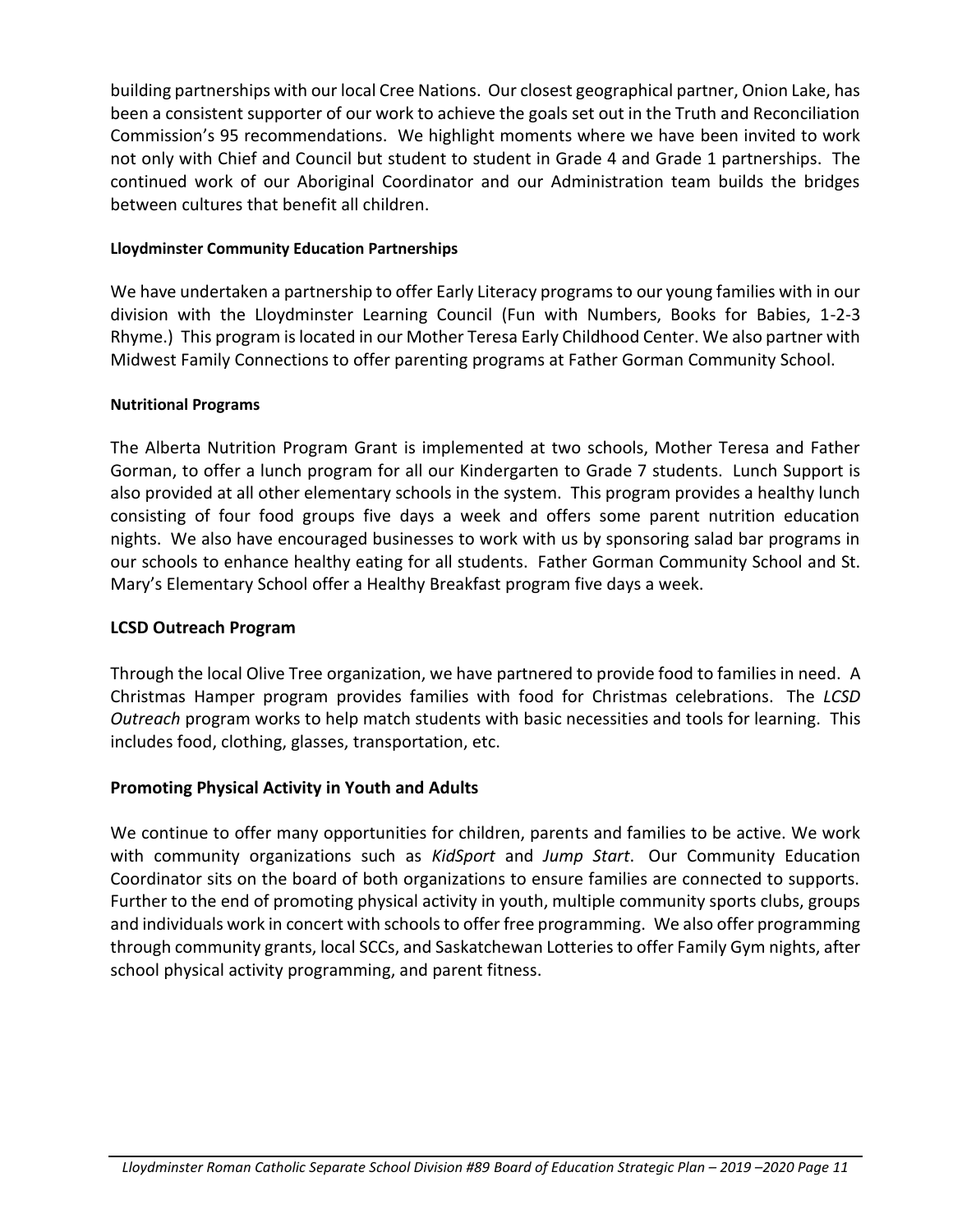# <span id="page-12-0"></span>**Strategic Direction**

### **The Education Sector Strategic Plan**

Members of the education sector have worked together to develop an Education Sector Strategic Plan (ESSP) for 2014-2020. The ESSP describes the strategic direction of the education sector and its priorities and outcomes align the work of School Divisions and the Ministry of Education. The plan continues to shape a new direction in education for the benefit of all Saskatchewan students.

2019-2020 is the sixth year of deployment of the 2014-2020 ESSP.

### **Enduring Strategies**

The Enduring Strategies in the ESSP are:

- 1. Culturally relevant and engaging curriculum;
- 2. Differentiated, high quality instruction;
- 3. Culturally appropriate and authentic assessment;
- 4. Targeted and relevant professional learning;
- 5. Strong family, school and community partnerships;
- 6. Alignment of human, physical and fiscal resources.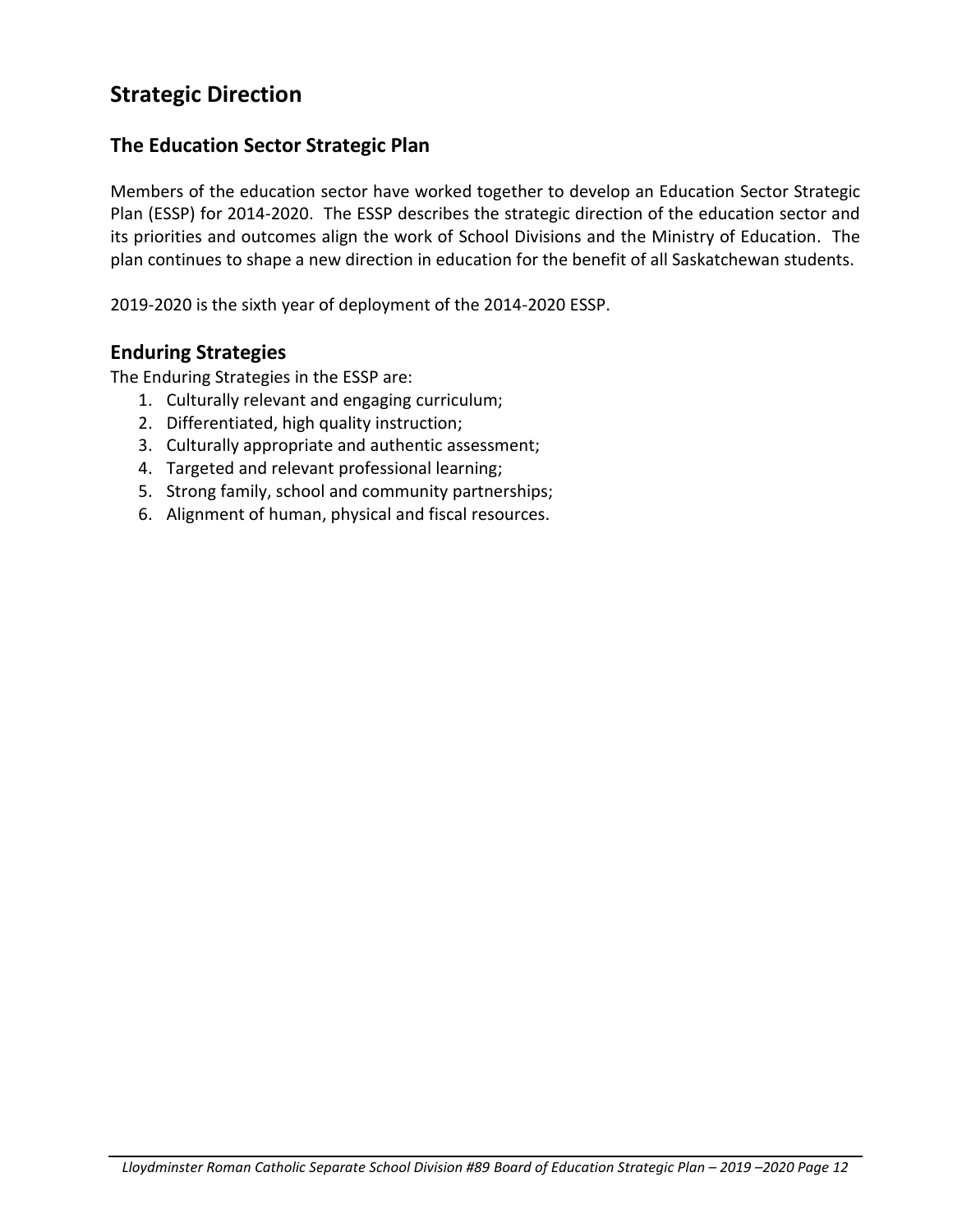# **Improving Engagement**

| The Education Sector Strategic Plan & Lloydminster Catholic School Division Strategic Plan - Working Together |                  |                                                 |                |                |                |  |                  |                |                |                                               |                |                |                |                |                                                                                                                                                                                                           |
|---------------------------------------------------------------------------------------------------------------|------------------|-------------------------------------------------|----------------|----------------|----------------|--|------------------|----------------|----------------|-----------------------------------------------|----------------|----------------|----------------|----------------|-----------------------------------------------------------------------------------------------------------------------------------------------------------------------------------------------------------|
|                                                                                                               |                  | <b>Provincial K-12 Education Sector Level 1</b> |                |                |                |  |                  |                |                | Lloydminster Catholic School Division Level 2 |                |                |                |                |                                                                                                                                                                                                           |
| <b>Improving Engagement</b>                                                                                   | <b>Baselines</b> | <b>Actuals</b>                                  | <b>Actuals</b> | <b>Actuals</b> | <b>Targets</b> |  | <b>Baselines</b> | <b>Actuals</b> | <b>Actuals</b> | <b>Actuals</b>                                | <b>Actuals</b> | <b>Actuals</b> | <b>Actuals</b> | <b>Targets</b> | <b>School Division Actions</b>                                                                                                                                                                            |
|                                                                                                               | 2012-13          | 2013-14                                         | 2014-15        | 2015-16        | Long Term      |  | 2012-13          | 2013-14        | 2014-15        | 2015-16                                       | 2016-17        | 2017-18        | 2018-19        | 2019-20        |                                                                                                                                                                                                           |
| <b>Long Term Outcomes</b>                                                                                     |                  |                                                 |                |                |                |  |                  |                |                |                                               |                |                |                |                |                                                                                                                                                                                                           |
| By June 2020, school divisions will                                                                           |                  |                                                 |                |                |                |  |                  |                |                |                                               |                |                |                |                | * Family School Liaison monitors                                                                                                                                                                          |
| achieve parity between FNM and non-                                                                           |                  |                                                 |                |                |                |  |                  |                |                |                                               |                |                |                |                | lacademic and behavioural                                                                                                                                                                                 |
| FNM on the Our School engagement                                                                              |                  |                                                 |                |                |                |  |                  |                |                |                                               |                |                |                |                | berformance of each First Nations or                                                                                                                                                                      |
| measure of positive relationships at                                                                          |                  |                                                 |                |                |                |  |                  |                |                |                                               |                |                |                |                | Métis student in Holy Rosary High                                                                                                                                                                         |
| school.                                                                                                       |                  |                                                 |                |                |                |  |                  |                |                |                                               |                |                |                |                | School.                                                                                                                                                                                                   |
| * FNM Students                                                                                                | <b>NA</b>        | <b>NA</b>                                       | <b>NA</b>      | TBD            | TBD            |  | <b>NA</b>        | <b>NA</b>      | 67%            | 65%                                           | 76%            | 60%            | 78%            | 83%            | * High-touch, highly personal<br>connections and relationships that<br>developed the sense of school "as"<br>family. Cultural Liaison will be in place<br>to provide additional supports for<br>students. |
| Non FNM Students                                                                                              | <b>NA</b>        | NA                                              | <b>NA</b>      | <b>TBD</b>     | TBD            |  | <b>NA</b>        | <b>NA</b>      | 82%            | 77%                                           | 83%            | 77%            | 79%            | 83%            | * Continued work on connecting<br>students to being involved in school<br>activities/club.                                                                                                                |
| * All Students                                                                                                | NA               | NA                                              | <b>NA</b>      | TBD            | TBD            |  | <b>NA</b>        | <b>NA</b>      | 75%            | 78%                                           | 81%            | 73%            | 77%            | 83%            | * Quick and effective interventions by<br>the Problem Solving Team (PST) in Holy<br>Rosary when students experience<br>difficulty.                                                                        |
| Source is Our School Survey Results                                                                           |                  |                                                 |                |                |                |  |                  |                |                |                                               |                |                |                |                |                                                                                                                                                                                                           |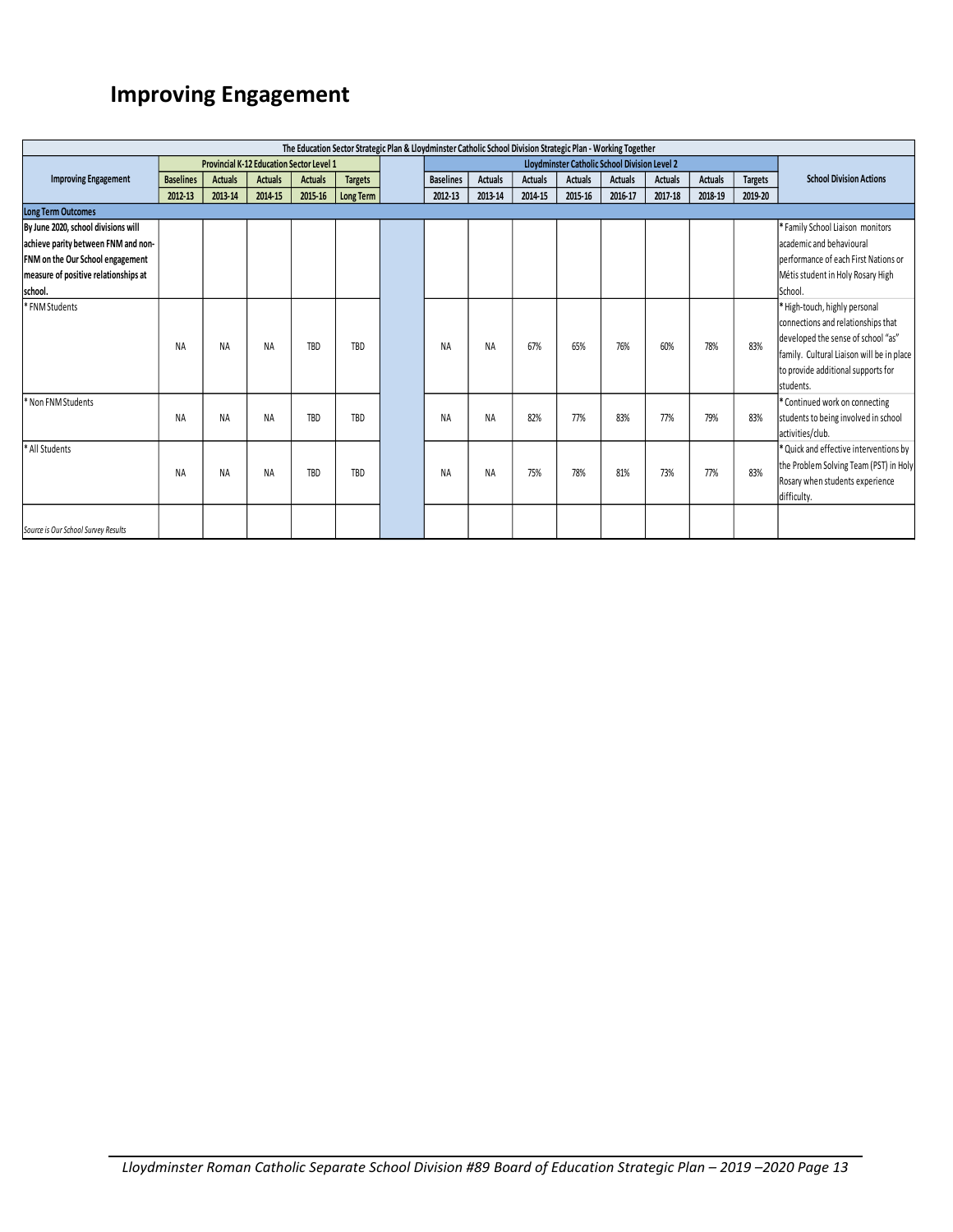# **Reading**

| The Education Sector Strategic Plan & Lloydminster Catholic School Division Strategic Plan - Working Together |                  |                |                                                 |                |                     |                  |                |                |                |                                               |                |                |                |                                          |
|---------------------------------------------------------------------------------------------------------------|------------------|----------------|-------------------------------------------------|----------------|---------------------|------------------|----------------|----------------|----------------|-----------------------------------------------|----------------|----------------|----------------|------------------------------------------|
|                                                                                                               |                  |                | <b>Provincial K-12 Education Sector Level 1</b> |                |                     |                  |                |                |                | Lloydminster Catholic School Division Level 2 |                |                |                |                                          |
| Reading                                                                                                       | <b>Baselines</b> | <b>Actuals</b> | <b>Actuals</b>                                  | <b>Actuals</b> | <b>Targets</b>      | <b>Baselines</b> | <b>Actuals</b> | <b>Actuals</b> | <b>Actuals</b> | <b>Actuals</b>                                | <b>Actuals</b> | <b>Actuals</b> | <b>Targets</b> | <b>School Division Actions</b>           |
|                                                                                                               | 2012-13          | 2013-14        | 2014-15                                         |                | 2015-2016 Long-Term | 2012-13          | 2013-14        | 2014 15        | 2015-16        | 2016-17                                       | 2017-18        | 2018-19        | 2019-20        |                                          |
| <b>Long Term Outcomes</b>                                                                                     |                  |                |                                                 |                |                     |                  |                |                |                |                                               |                |                |                |                                          |
| By June 30, 2020, 80% of students will be                                                                     |                  |                |                                                 |                |                     |                  |                |                |                |                                               |                |                |                | <b>Enhanced use of current LCSD</b>      |
| at grade level or above in reading.                                                                           |                  |                |                                                 |                |                     |                  |                |                |                |                                               |                |                |                | structures around formative              |
|                                                                                                               |                  |                |                                                 |                |                     |                  |                |                |                |                                               |                |                |                | assessment and goal setting with         |
|                                                                                                               |                  |                |                                                 |                |                     |                  |                |                |                |                                               |                |                |                | students has been put in place.          |
| * Reading (Grades K-9)                                                                                        |                  |                |                                                 |                |                     |                  |                |                |                |                                               |                |                |                | *Focused Professional Learning           |
|                                                                                                               | 65%              | NA             | <b>NA</b>                                       | 78%            | 80%                 |                  | 88%            | 85%            | 84%            | 88%                                           | 85%            | 88%            | 90%            | opportunities on literacy developed      |
|                                                                                                               |                  |                |                                                 |                |                     |                  |                |                |                |                                               |                |                |                | by the Instructional Design Team.        |
|                                                                                                               |                  |                |                                                 |                |                     |                  |                |                |                |                                               |                |                |                | Division wide RTI structure              |
| Improvement Targets                                                                                           |                  |                |                                                 |                |                     |                  |                |                |                |                                               |                |                |                | continues. This includes an increased    |
|                                                                                                               |                  |                |                                                 |                |                     |                  |                |                |                |                                               |                |                |                | focus on intevention design and          |
| By June 2018, at least 80% of Grade 3                                                                         | 65%              | 70%            |                                                 |                | 80%                 |                  | 84%            | 88%            | 86%            | 90%                                           | 77%            | 87%            | 90%            | progress monitorring.                    |
| students will be at or above grade level in                                                                   |                  |                |                                                 |                |                     |                  |                |                |                |                                               |                |                |                |                                          |
| reading.                                                                                                      |                  |                |                                                 |                |                     |                  |                |                |                |                                               |                |                |                | *Monthly plans are built for each        |
| By June 2018, at least 80% of grades K-9                                                                      |                  |                |                                                 |                |                     |                  |                |                |                |                                               |                |                |                | school to support literacy. These plans  |
| students will be at or avove grade level in                                                                   |                  |                |                                                 |                |                     |                  |                |                |                |                                               |                |                |                | include school admin and the             |
| reading.                                                                                                      |                  |                |                                                 |                |                     |                  |                |                |                |                                               |                |                |                | Instructional Design Team.               |
|                                                                                                               |                  |                |                                                 |                |                     |                  |                |                |                |                                               |                |                |                |                                          |
|                                                                                                               |                  |                |                                                 |                |                     |                  |                |                |                |                                               |                |                |                | *Classroom libraries in all K-7          |
| * Reading                                                                                                     |                  |                |                                                 |                |                     |                  |                |                |                |                                               |                |                |                | classrooms.                              |
| Kindergarten                                                                                                  |                  |                |                                                 |                |                     | 87%              | 88%            | 86%            | 84%            | 89%                                           | 82%            | 80%            | 90%            | *Use of Skills Progression Chart for the |
| Grade 1<br>Grade 2                                                                                            |                  |                |                                                 |                |                     | 68%<br>72%       | 77%<br>76%     | 74%            | 57%            | 78%                                           | 55%<br>86%     | 59%<br>86%     | 90%            | various aspects of reading has been      |
|                                                                                                               |                  |                |                                                 |                |                     |                  |                | 83%<br>88%     | 82%            | 83%                                           |                |                | 90%            | highlighted within the google            |
| Grade 3<br>Grade 4                                                                                            |                  |                |                                                 |                |                     | 83%              | 84%            | 86%            | 86%            | 83%<br>90%                                    | 77%<br>85%     | 87%<br>92%     | 90%            | Classroom enabling teachers to better    |
|                                                                                                               |                  |                |                                                 |                |                     | 84%<br>91%       | 94%<br>93%     | 91%            | 88%<br>90%     |                                               | 93%            | 94%            | 90%            | determine successful remediation         |
| Grade 5<br>Grade 6                                                                                            |                  |                |                                                 |                |                     | 95%              | 95%            | 89%            | 90%            | 88%<br>94%                                    | 93%            | 93%            | 90%<br>90%     | strategies.                              |
|                                                                                                               |                  |                |                                                 |                |                     |                  |                |                |                |                                               |                |                |                |                                          |
| Grade 7                                                                                                       |                  |                |                                                 |                |                     | 91%<br>90%       | 94%<br>92%     | 90%<br>84%     | 92%<br>86%     | 90%<br>93%                                    | 92%<br>93%     | 95%<br>98%     | 90%<br>90%     |                                          |
| Grade 8<br>Grade 9                                                                                            |                  |                |                                                 |                |                     |                  |                | 83%            |                |                                               |                |                |                |                                          |
|                                                                                                               |                  |                |                                                 |                |                     | 88%              | 91%            |                | 84%            | 92%                                           | 92%            | 92%            | 90%            |                                          |
| Source is Fountas & Pinell for LCSD                                                                           |                  |                |                                                 |                |                     |                  |                |                |                |                                               |                |                |                |                                          |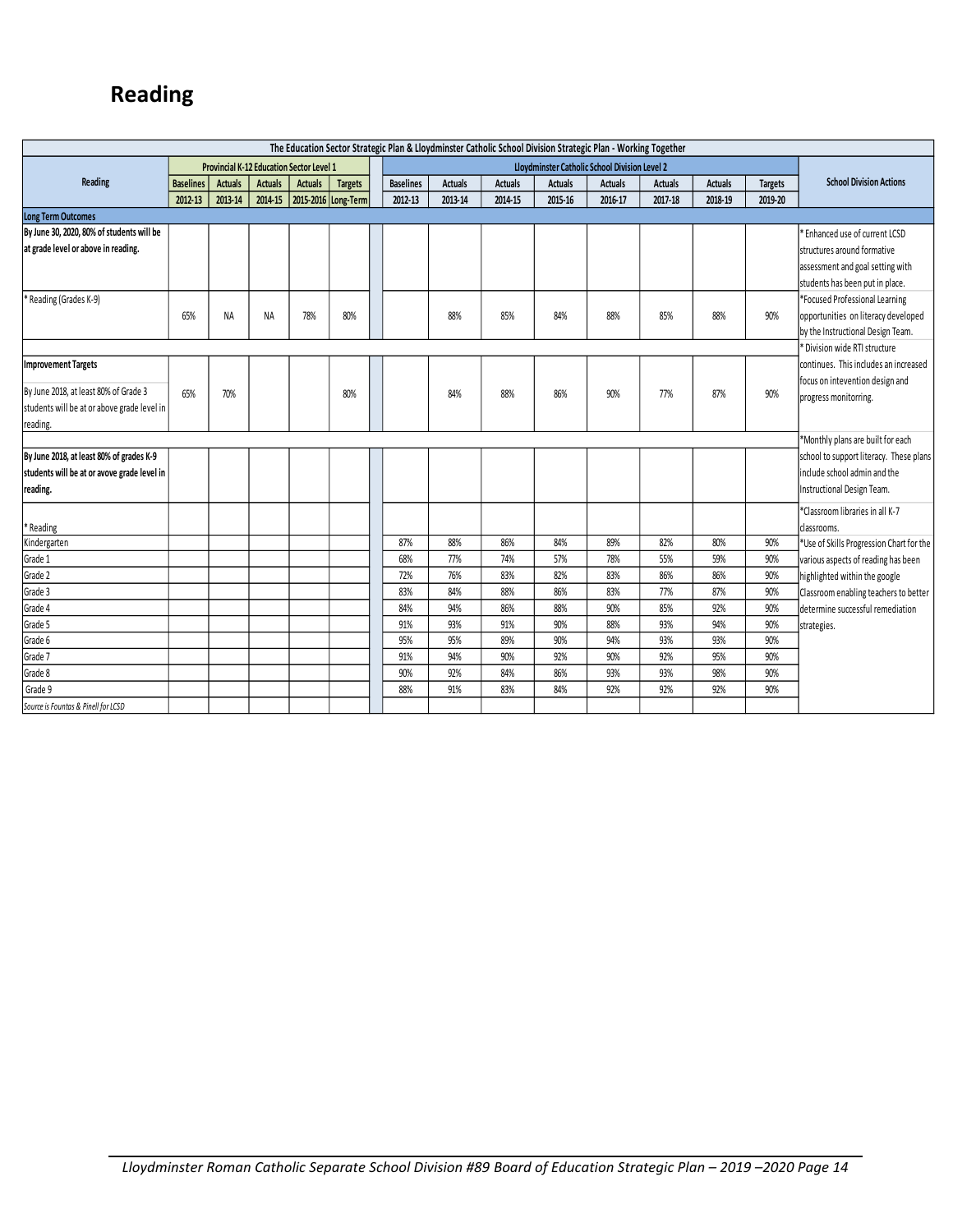# **Writing**

| The Education Sector Strategic Plan & Lloydminster Catholic School Division Strategic Plan - Working Together |                  |                |                |                                          |                |  |                  |                |                                               |                |                |                |                |                |                                                    |
|---------------------------------------------------------------------------------------------------------------|------------------|----------------|----------------|------------------------------------------|----------------|--|------------------|----------------|-----------------------------------------------|----------------|----------------|----------------|----------------|----------------|----------------------------------------------------|
|                                                                                                               |                  |                |                | Provincial K-12 Education Sector Level 1 |                |  |                  |                | Lloydminster Catholic School Division Level 2 |                |                |                |                |                |                                                    |
| Writing                                                                                                       | <b>Baselines</b> | <b>Actuals</b> | <b>Actuals</b> | <b>Actuals</b>                           | <b>Targets</b> |  | <b>Baselines</b> | <b>Actuals</b> | <b>Actuals</b>                                | <b>Actuals</b> | <b>Actuals</b> | <b>Actuals</b> | <b>Actuals</b> | <b>Targets</b> | <b>School Division Actions</b>                     |
|                                                                                                               | 2012-13          | 2013-14        | 2014-15        | 2015-2016                                | Long-Term      |  | 2012-13          | 2013-14        | 2014-15                                       | 2015-16        | 2016-17        | 2017-18        | 2018-19        | 2019-20        |                                                    |
| <b>Long Term Outcomes</b>                                                                                     |                  |                |                |                                          |                |  |                  |                |                                               |                |                |                |                |                |                                                    |
| By June 30, 2020, 80% of students                                                                             |                  |                |                |                                          |                |  |                  |                |                                               |                |                |                |                |                | * Tecaher grade a like teams involved in division  |
| will be at grade level or above in                                                                            | <b>NA</b>        | <b>NA</b>      | <b>NA</b>      | <b>NA</b>                                | 80%            |  |                  |                |                                               |                | 84%            | 75%            | 81%            | 75%            | writing scoring process allows for better process  |
| writing.                                                                                                      |                  |                |                |                                          |                |  |                  |                |                                               |                |                |                |                |                | for teaching writing.                              |
| Writing (Grades 4-12)                                                                                         |                  |                |                |                                          |                |  |                  |                |                                               |                |                |                |                |                | * LCSD professional learning opportunities have    |
|                                                                                                               |                  |                |                |                                          |                |  |                  |                |                                               |                |                |                |                |                | been developed to assist teachers in their work    |
|                                                                                                               |                  |                |                |                                          |                |  |                  |                |                                               |                |                |                |                |                | with writing and implemented by the                |
|                                                                                                               |                  |                |                |                                          |                |  |                  |                |                                               |                |                |                |                |                | Instructional Design Team.                         |
|                                                                                                               |                  |                |                |                                          |                |  |                  |                |                                               |                |                |                |                |                |                                                    |
|                                                                                                               |                  |                |                |                                          |                |  |                  |                |                                               |                |                |                |                |                | * Continued use of division wide RTI structure to  |
|                                                                                                               |                  |                |                |                                          |                |  |                  |                |                                               |                |                |                |                |                | provide better tracking of student progress and to |
|                                                                                                               |                  |                |                |                                          |                |  |                  |                |                                               |                |                |                |                |                | support students requiring additional supports.    |
|                                                                                                               |                  |                |                |                                          |                |  |                  |                |                                               |                |                |                |                |                |                                                    |
|                                                                                                               |                  |                |                |                                          |                |  |                  |                |                                               |                |                |                |                |                | * Continued use of common grade writing rubrics    |
|                                                                                                               |                  |                |                |                                          |                |  |                  |                |                                               |                |                |                |                |                | and exemplars to enhance the writing process       |
|                                                                                                               |                  |                |                |                                          |                |  |                  |                |                                               |                |                |                |                |                | taught in grades 3-12.                             |
| <b>Improvement Targets</b>                                                                                    |                  |                |                |                                          |                |  |                  |                |                                               |                |                |                |                |                |                                                    |
| By June 2018, at least 80% of Grade                                                                           |                  |                |                |                                          |                |  |                  |                |                                               |                |                |                |                |                |                                                    |
| 3 students will be at or above grade                                                                          |                  |                |                |                                          |                |  |                  |                |                                               |                |                |                |                |                |                                                    |
| level in writing.                                                                                             |                  |                |                |                                          |                |  |                  |                |                                               |                |                |                |                |                |                                                    |
|                                                                                                               |                  |                |                |                                          |                |  |                  |                |                                               |                |                |                |                |                |                                                    |
| By June 2018, at least 80% of grades                                                                          |                  |                |                |                                          |                |  |                  |                |                                               |                |                |                |                |                |                                                    |
| 4-12 students will be at or above                                                                             |                  |                |                |                                          |                |  |                  |                |                                               |                |                |                |                |                |                                                    |
| grade level in writing.                                                                                       |                  |                |                |                                          |                |  |                  |                |                                               |                |                |                |                |                |                                                    |
| * Writing                                                                                                     |                  |                |                |                                          |                |  |                  |                |                                               |                |                |                |                |                |                                                    |
| Grade 3                                                                                                       |                  |                |                |                                          |                |  | <b>NA</b>        | <b>NA</b>      | 69%                                           | 56%            | 49%            | 52%            | 55%            | 75%            |                                                    |
| Grade 4                                                                                                       |                  |                |                |                                          |                |  | <b>NA</b>        | <b>NA</b>      | 70%                                           | 70%            | 84%            | 76%            | 68%            | 75%            |                                                    |
| Grade 5                                                                                                       |                  |                |                |                                          |                |  | <b>NA</b>        | <b>NA</b>      | 80%                                           | 64%            | 88%            | 51%            | 78%            | 75%            |                                                    |
| Grade 6                                                                                                       |                  |                |                |                                          |                |  | <b>NA</b>        | <b>NA</b>      | 82%                                           | 52%            | 94%            | 77%            | 79%            | 75%            |                                                    |
| Grade 7                                                                                                       |                  |                |                |                                          |                |  | <b>NA</b>        | <b>NA</b>      | 85%                                           | 78%            | 90%            | 66%            | 86%            | 75%            |                                                    |
| Grade 8                                                                                                       |                  |                |                |                                          |                |  | <b>NA</b>        | <b>NA</b>      | 48%                                           | 81%            | 82%            | 87%            | 90%            | 75%            |                                                    |
| Grade 9                                                                                                       |                  |                |                |                                          |                |  | <b>NA</b>        | <b>NA</b>      | 73%                                           | 89%            | 89%            | 85%            | 83%            | 75%            |                                                    |
| Grade 10                                                                                                      |                  |                |                |                                          |                |  | <b>NA</b>        | <b>NA</b>      | 76%                                           | 91%            | 88%            | 89%            | 93%            | 75%            |                                                    |
| Grade 11                                                                                                      |                  |                |                |                                          |                |  | <b>NA</b>        | <b>NA</b>      | 96%                                           | 93%            | 90%            | 91%            | 91%            | 75%            |                                                    |
| Grade 12                                                                                                      |                  |                |                |                                          |                |  | NA               | NA             | 95%                                           | 97%            | 88%            | 93%            | 89%            | 75%            |                                                    |
| Source is LCSD Writing Screens                                                                                |                  |                |                |                                          |                |  |                  |                |                                               |                |                |                |                |                |                                                    |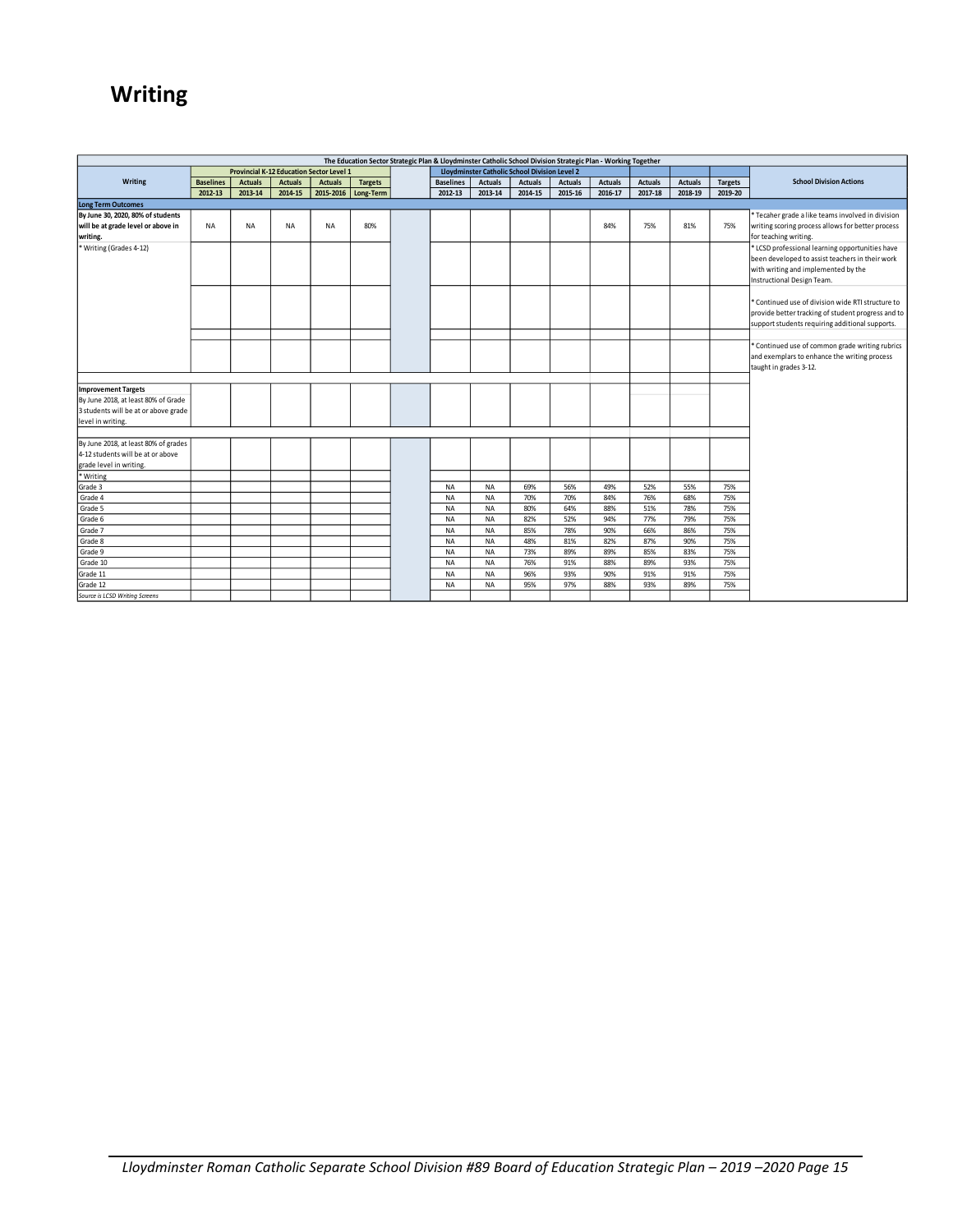# **Math**

| The Education Sector Strategic Plan & Lloydminster Catholic School Division Strategic Plan - Working Together |                  |                |                |                                                 |                |  |                  |                |                                               |                |                |                |                |                |                                        |
|---------------------------------------------------------------------------------------------------------------|------------------|----------------|----------------|-------------------------------------------------|----------------|--|------------------|----------------|-----------------------------------------------|----------------|----------------|----------------|----------------|----------------|----------------------------------------|
|                                                                                                               |                  |                |                | <b>Provincial K-12 Education Sector Level 1</b> |                |  |                  |                | Lloydminster Catholic School Division Level 2 |                |                |                |                |                |                                        |
| Math                                                                                                          | <b>Baselines</b> | <b>Actuals</b> | <b>Actuals</b> | <b>Actuals</b>                                  | <b>Targets</b> |  | <b>Baselines</b> | <b>Actuals</b> | <b>Actuals</b>                                | <b>Actuals</b> | <b>Actuals</b> | <b>Actuals</b> | <b>Actuals</b> | <b>Targets</b> | <b>School Division Actions</b>         |
|                                                                                                               | 2012-13          | 2013-14        | 2014-15        | 2015-2016                                       | Long-Term      |  | 2012-13          | 2013-14        | 2014-15                                       | 2015-16        | 2016-17        | 2017-18        | 2018-19        | 2019-20        |                                        |
| <b>Long Term Outcomes</b>                                                                                     |                  |                |                |                                                 |                |  |                  |                |                                               |                |                |                |                |                |                                        |
| By June 2020, at least 80% of                                                                                 |                  |                |                |                                                 |                |  |                  |                |                                               |                |                |                |                |                | * Focus on pre-test/post-test model,   |
| students will be at or above                                                                                  | <b>NA</b>        | <b>NA</b>      | <b>NA</b>      | <b>NA</b>                                       | 80%            |  | 72%              | 67%            | 71%                                           | 72%            | 73%            | 73%            | 72%            | 80%            | using student tracking sheets to       |
| grade level in math.                                                                                          |                  |                |                |                                                 |                |  |                  |                |                                               |                |                |                |                |                | engage students in tracking their      |
|                                                                                                               |                  |                |                |                                                 |                |  |                  |                |                                               |                |                |                |                |                | progress in math.                      |
|                                                                                                               |                  |                |                |                                                 |                |  |                  |                |                                               |                |                |                |                |                |                                        |
| * Math (number strand)                                                                                        |                  |                |                |                                                 |                |  |                  |                |                                               |                |                |                |                |                | *Monthly plans are built for each      |
| Kindergarten                                                                                                  |                  |                |                |                                                 | 80%            |  | 66%              | 80%            | 78%                                           | 83%            | 80%            | 78%            | 78%            | 80%            | school to support math. These plans    |
|                                                                                                               |                  |                |                |                                                 |                |  |                  |                |                                               |                |                |                |                |                | *LCSD RTI process will continue to     |
|                                                                                                               |                  |                |                |                                                 | 80%            |  | 65%              | 77%            | 82%                                           | 82%            | 74%            | 72%            | 72%            | 80%            | allow better tracking of student       |
|                                                                                                               |                  |                |                |                                                 |                |  |                  |                |                                               |                |                |                |                |                | progress and response when students    |
| Grade 1                                                                                                       |                  |                |                |                                                 |                |  |                  |                |                                               |                |                |                |                |                | lexperience difficulties.              |
|                                                                                                               |                  |                |                |                                                 |                |  |                  |                |                                               |                |                |                |                |                | *Professional Development on           |
|                                                                                                               |                  |                |                |                                                 | 80%            |  | 66%              | 64%            | 70%                                           | 70%            | 72%            | 76%            | 76%            | 80%            | designing and implementing higher      |
|                                                                                                               |                  |                |                |                                                 |                |  |                  |                |                                               |                |                |                |                |                | level math strategies have been        |
| Grade 2                                                                                                       |                  |                |                |                                                 |                |  |                  |                |                                               |                |                |                |                |                | developed.                             |
|                                                                                                               |                  |                |                |                                                 |                |  |                  |                |                                               |                |                |                |                |                | *Scope and Sequence developed for      |
|                                                                                                               |                  |                |                |                                                 | 80%            |  | 76%              | 55%            | 71%                                           | 71%            | 64%            | 67%            | 67%            | 80%            | leach Grade level to ensure time to    |
| Grade 3                                                                                                       |                  |                |                |                                                 |                |  |                  |                |                                               |                |                |                |                |                | complete outcomes is adequate.         |
|                                                                                                               |                  |                |                |                                                 |                |  |                  |                |                                               |                |                |                |                |                | *Common, curricular-based              |
|                                                                                                               |                  |                |                |                                                 | 80%            |  | 79%              | 71%            | 66%                                           | 72%            | 80%            | 65%            | 65%            | 80%            | vocabulary is used within grade levels |
|                                                                                                               |                  |                |                |                                                 |                |  |                  |                |                                               |                |                |                |                |                | to ensure there are no gaps as         |
| Grade 4                                                                                                       |                  |                |                |                                                 |                |  |                  |                |                                               |                |                |                |                |                | students progress.                     |
| Grade 5                                                                                                       |                  |                |                |                                                 | 80%            |  | 82%              | 57%            | 74%                                           | 61%            | 88%            | 63%            | 63%            | 80%            |                                        |
| Grade 6                                                                                                       |                  |                |                |                                                 | 80%            |  | 77%              | 69%            | 67%                                           | 69%            | 69%            | 73%            | 73%            | 80%            |                                        |
| Grade 7                                                                                                       |                  |                |                |                                                 | 80%            |  | 67%              | 59%            | 61%                                           | 57%            | 61%            | 63%            | 63%            | 80%            |                                        |
| Grade 8                                                                                                       |                  |                |                |                                                 | 80%            |  | 80%              | 69%            | 82%                                           | 84%            | 78%            | 88%            | 82%            | 80%            |                                        |
| Grade 9                                                                                                       |                  |                |                |                                                 | 80%            |  | 63%              | 66%            | 56%                                           | 68%            | 72%            | 74%            | 76%            | 80%            |                                        |
| Source is LCSD Common Math                                                                                    |                  |                |                |                                                 |                |  |                  |                |                                               |                |                |                |                |                |                                        |
| Assessment                                                                                                    |                  |                |                |                                                 |                |  |                  |                |                                               |                |                |                |                |                |                                        |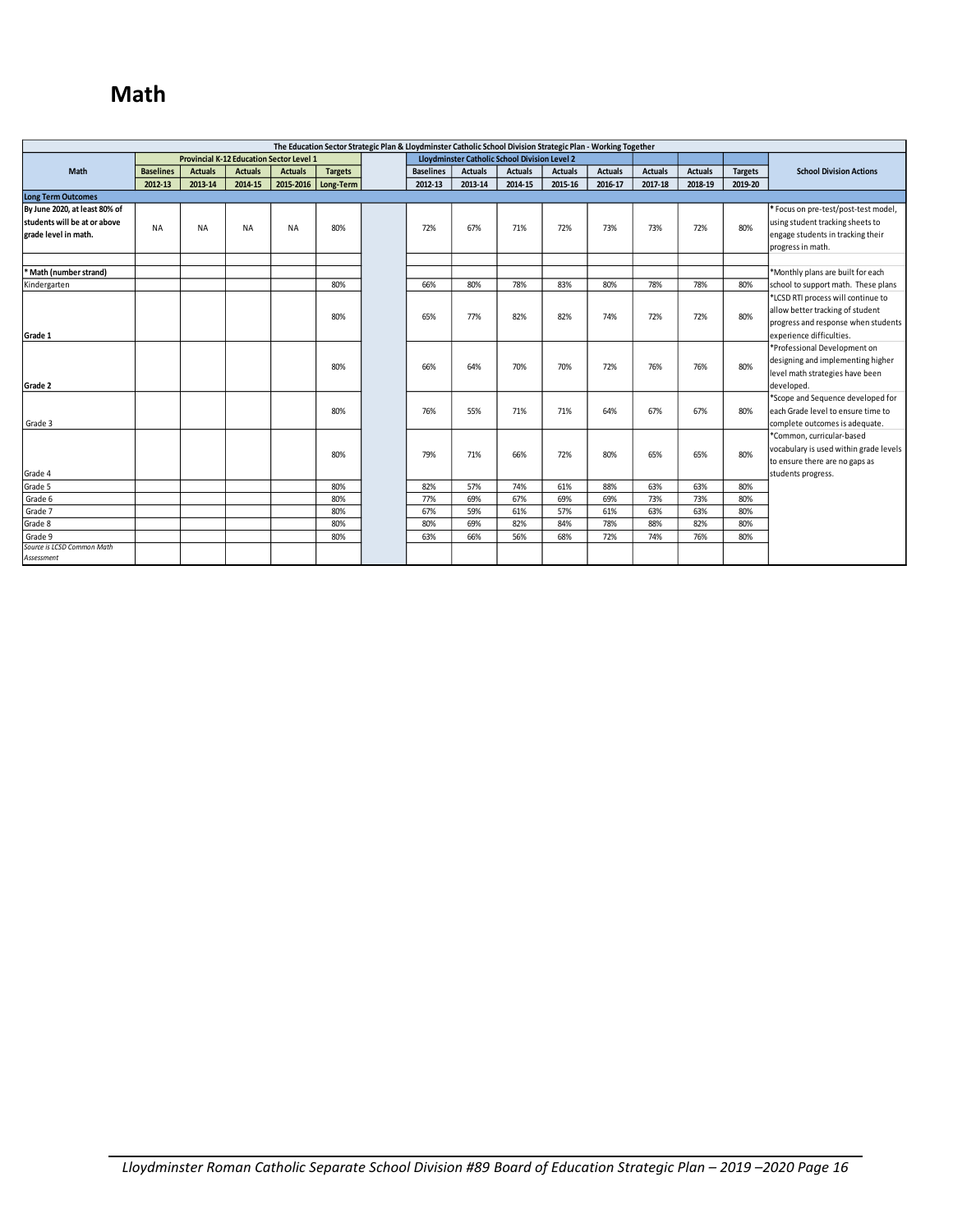# **Early Years**

| The Education Sector Strategic Plan & Lloydminster Catholic School Division Strategic Plan - Working Together |                                                 |                |                |  |                                               |                                 |                |                |                |                |                |                                                              |  |  |
|---------------------------------------------------------------------------------------------------------------|-------------------------------------------------|----------------|----------------|--|-----------------------------------------------|---------------------------------|----------------|----------------|----------------|----------------|----------------|--------------------------------------------------------------|--|--|
|                                                                                                               | <b>Provincial K-12 Education Sector Level 1</b> |                |                |  | Lloydminster Catholic School Division Level 2 |                                 |                |                |                |                |                |                                                              |  |  |
| <b>Early Years</b>                                                                                            | <b>Actuals</b>                                  | <b>Actuals</b> | <b>Targets</b> |  | <b>Actuals</b>                                | <b>Actuals</b>                  | <b>Actuals</b> | <b>Results</b> | <b>Results</b> | <b>Results</b> | <b>Targets</b> | <b>School Division Actions</b>                               |  |  |
|                                                                                                               | 2014-15                                         | 2015-2016      | Long-Term      |  |                                               | 2014 (Fall) 2015 (Fall) 2015-16 |                | 2016-17        | 2017-18        | 2018-19        | 2019-20        |                                                              |  |  |
| <b>Long Term Outcomes</b>                                                                                     |                                                 |                |                |  |                                               |                                 |                |                |                |                |                |                                                              |  |  |
| By June 30, 2020, children aged 0-6 years                                                                     |                                                 |                |                |  |                                               |                                 |                |                |                |                |                | The following actions will either                            |  |  |
| will be supported in their development to                                                                     |                                                 |                |                |  |                                               |                                 |                |                |                |                |                | continue, develop or define the                              |  |  |
| ensure that 90% of students exiting                                                                           |                                                 |                |                |  |                                               |                                 |                |                |                |                |                | supports needed for our 0-6                                  |  |  |
| Kindergarten are ready for learning in the                                                                    |                                                 |                |                |  |                                               |                                 |                |                |                |                |                | students:                                                    |  |  |
| primary grades.                                                                                               | 79%                                             | 80%            | 90%            |  | 39%                                           | 57%                             | 86%            | 85%            | 91%            | 86%            | 90%            |                                                              |  |  |
|                                                                                                               |                                                 |                |                |  |                                               |                                 |                |                |                |                |                | * Prekindergarten serve at least 72                          |  |  |
|                                                                                                               |                                                 |                |                |  |                                               |                                 |                |                |                |                |                | students.                                                    |  |  |
|                                                                                                               |                                                 |                |                |  |                                               |                                 |                |                |                |                |                | * Kindergarten program continues                             |  |  |
|                                                                                                               |                                                 |                |                |  |                                               |                                 |                |                |                |                |                | to be a 60% or 100% option for                               |  |  |
|                                                                                                               |                                                 |                |                |  |                                               |                                 |                |                |                |                |                | Kindergarten students.                                       |  |  |
|                                                                                                               |                                                 |                |                |  |                                               |                                 |                |                |                |                |                | *Monthly plans are built for each                            |  |  |
|                                                                                                               |                                                 |                |                |  |                                               |                                 |                |                |                |                |                | school to support early childhood                            |  |  |
|                                                                                                               |                                                 |                |                |  |                                               |                                 |                |                |                |                |                | education. These plans include                               |  |  |
|                                                                                                               |                                                 |                |                |  |                                               |                                 |                |                |                |                |                | school Admininstration and the                               |  |  |
|                                                                                                               |                                                 |                |                |  |                                               |                                 |                |                |                |                |                | Instructional Design Team.                                   |  |  |
| <b>Early Years Evaluation domains:</b>                                                                        |                                                 |                |                |  |                                               |                                 |                |                |                |                |                | * Kindergarten data (LCSD                                    |  |  |
| Awareness of Self                                                                                             |                                                 |                | 90%            |  | 70%                                           | 78%                             | 95%            | 92%            | 95%            | 93%            | 90%            | Assessment and EYE) will be                                  |  |  |
|                                                                                                               |                                                 |                |                |  |                                               |                                 |                |                |                |                |                | reviewed at least three times per                            |  |  |
|                                                                                                               |                                                 |                | 90%            |  | 66%                                           | 64%                             | 90%            | 87%            | 93%            | 90%            | 90%            | year with specific actions taken for                         |  |  |
| Social Skills                                                                                                 |                                                 |                |                |  |                                               |                                 |                |                |                |                |                | individual students.                                         |  |  |
|                                                                                                               |                                                 |                | 90%            |  | 53%                                           | 68%                             | 95%            | 92%            | 95%            | 93%            | 90%            | * SHINE Program built into                                   |  |  |
| Cognitive Skills                                                                                              |                                                 |                |                |  |                                               |                                 |                |                |                |                |                | classroom work to enhance SEL.                               |  |  |
|                                                                                                               |                                                 |                | 90%            |  | 65%                                           | 83%                             | 90%            | 91%            | 95%            | 91%            | 90%            | * Screening processes for SLP and<br>OT will be implemented. |  |  |
| ' Language<br>* Physical Development (Fine Motor)                                                             |                                                 |                | 90%            |  | 57%                                           | 65%                             | 91%            | 91%            | 95%            | 89%            | 90%            |                                                              |  |  |
|                                                                                                               |                                                 |                |                |  |                                               |                                 |                |                |                |                |                | * TIPs planning for students with                            |  |  |
|                                                                                                               |                                                 |                |                |  |                                               |                                 |                |                |                |                |                | specfic needs; Division* TIPs                                |  |  |
|                                                                                                               |                                                 |                |                |  |                                               |                                 |                |                |                |                |                | planning for students with specfic                           |  |  |
|                                                                                                               |                                                 |                |                |  |                                               |                                 |                |                |                |                |                | needs; Division and School based                             |  |  |
|                                                                                                               |                                                 |                | 90%            |  | 74%                                           | 67%                             | 92%            | 92%            | 95%            | 92%            | 90%            | Professional Development focused                             |  |  |
|                                                                                                               |                                                 |                |                |  |                                               |                                 |                |                |                |                |                | on early learning and School based                           |  |  |
|                                                                                                               |                                                 |                |                |  |                                               |                                 |                |                |                |                |                | Professional Development focused                             |  |  |
| Physical Development (Gross Motor)                                                                            |                                                 |                |                |  |                                               |                                 |                |                |                |                |                | on early learning.                                           |  |  |
| Source is Early Years Evaluation Data                                                                         |                                                 |                |                |  |                                               |                                 |                |                |                |                |                | * Community Education Coordinator                            |  |  |
|                                                                                                               |                                                 |                |                |  |                                               |                                 |                |                |                |                |                | will allign supports for parents                             |  |  |
|                                                                                                               |                                                 |                |                |  |                                               |                                 |                |                |                |                |                | focused on 3-6 year olds.                                    |  |  |
| <b>Improvement Targets</b>                                                                                    |                                                 |                |                |  |                                               |                                 |                |                |                |                |                |                                                              |  |  |
|                                                                                                               |                                                 |                |                |  |                                               |                                 |                |                |                |                |                | * Early Childhood Teachers wll                               |  |  |
|                                                                                                               |                                                 |                |                |  |                                               |                                 |                |                |                |                |                | continue to be part of Learning                              |  |  |
| By June 2020, 90% of K and Pre-K educators                                                                    |                                                 |                |                |  |                                               |                                 |                |                |                |                |                | Teams which drives professional                              |  |  |
| will have participated in early childhood                                                                     |                                                 |                |                |  |                                               |                                 |                |                | 100%           | 86%            | 100%           | learning. We also will be holding                            |  |  |
| education professional learning                                                                               |                                                 |                |                |  |                                               |                                 |                |                |                |                |                | two grade alike meetings this year                           |  |  |
| opportunities as reported through the Pre-                                                                    |                                                 |                |                |  |                                               |                                 |                |                |                |                |                | for the teachers as an additional                            |  |  |
| kindergarten and Kindergarten Annual                                                                          |                                                 |                |                |  |                                               |                                 |                |                |                |                |                | enhancement of professional                                  |  |  |
| Report.                                                                                                       |                                                 |                |                |  |                                               |                                 |                |                |                |                |                | learning.                                                    |  |  |
| * Pre-kindergarten                                                                                            |                                                 |                |                |  |                                               |                                 |                |                | 100%           | 100%           | 100%           |                                                              |  |  |
| * Kindergarten                                                                                                |                                                 |                |                |  |                                               |                                 |                |                | 100%           | 83%            | 100%           |                                                              |  |  |
| Source is Ministry of Education                                                                               |                                                 |                |                |  |                                               |                                 |                |                |                |                |                |                                                              |  |  |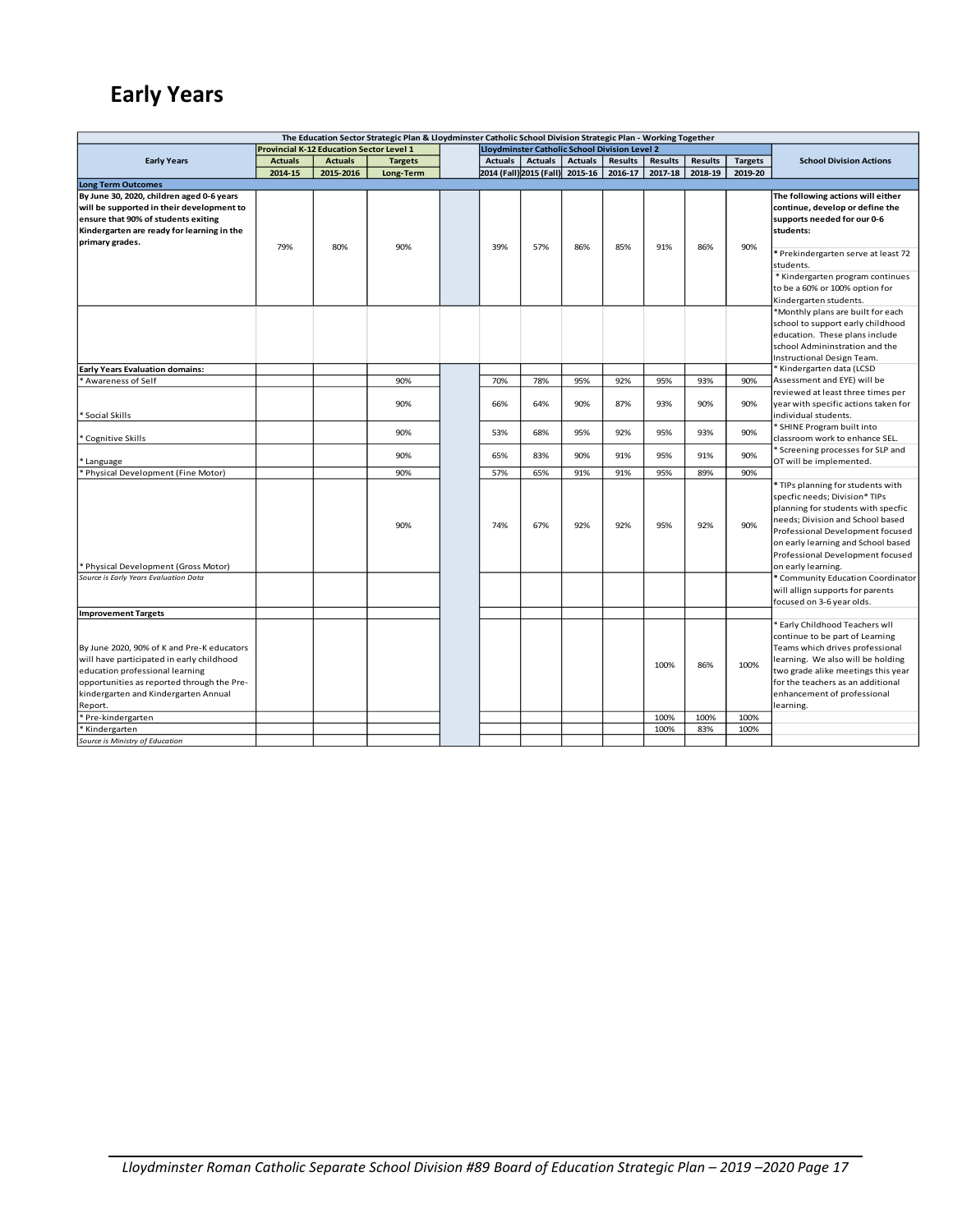# **Graduation Rates / 9-10 Transitions**

<span id="page-18-0"></span>

| The Education Sector Strategic Plan & Lloydminster Catholic School Division Strategic Plan - Working Together |                  |                |                                                 |                |                |                  |                |                                               |                |                |                |                |                |                                                                                   |
|---------------------------------------------------------------------------------------------------------------|------------------|----------------|-------------------------------------------------|----------------|----------------|------------------|----------------|-----------------------------------------------|----------------|----------------|----------------|----------------|----------------|-----------------------------------------------------------------------------------|
|                                                                                                               |                  |                | <b>Provincial K-12 Education Sector Level 1</b> |                |                |                  |                | Lloydminster Catholic School Division Level 2 |                |                |                |                |                |                                                                                   |
| <b>Graduation Rates / 9-10 Transitions</b>                                                                    | <b>Baselines</b> | <b>Actuals</b> | <b>Actuals</b>                                  | <b>Actuals</b> | <b>Targets</b> | <b>Baselines</b> | <b>Actuals</b> | <b>Actuals</b>                                | <b>Actuals</b> | <b>Actuals</b> | <b>Actuals</b> | <b>Actuals</b> | <b>Targets</b> | <b>School Division Actions</b>                                                    |
|                                                                                                               | 2012-13          | 2013-14        | 2014-15                                         | 2015-16        | Long Term      | 2012-13          | 2013-14        | 2014-15                                       | 2015-16        | 2016-17        | 2017-18        | 2018-19        | 2019-20        |                                                                                   |
| <b>Long Term Outcomes</b>                                                                                     |                  |                |                                                 |                |                |                  |                |                                               |                |                |                |                |                |                                                                                   |
| By June 30, 2020, collaboration between<br>FNM and non-FNM partners will result in                            |                  |                |                                                 |                |                |                  |                |                                               |                |                |                |                |                | * FSLW personnel in place to support<br>student and family needs.                 |
| significant improvement in FNM student                                                                        |                  |                |                                                 |                |                |                  |                |                                               |                |                |                |                |                | * Grad Coach inmplemented to                                                      |
| engagement and will increase three-year                                                                       |                  |                |                                                 |                |                |                  |                |                                               |                |                |                |                |                | support students in ensuring                                                      |
| graduation rate from 35% in June 2012 to                                                                      |                  |                |                                                 |                |                |                  |                |                                               |                |                |                |                |                | graduation targets are being met.                                                 |
| at least 65%.                                                                                                 |                  |                |                                                 |                |                |                  |                |                                               |                |                |                |                |                | Additional work in elementary                                                     |
|                                                                                                               |                  |                |                                                 |                |                |                  |                |                                               |                |                |                |                |                | schools preparing students for                                                    |
|                                                                                                               | 37%              | 40%            | 40%                                             | 42%            | 53%            | NA               | NA             | 77%                                           | 100%           | 96%            | 69%            | 100%           | 95%            | transition in to High School.<br>* Local Aboriginal Junior Elder and              |
|                                                                                                               |                  |                |                                                 |                |                |                  |                |                                               |                |                |                |                |                | Advisor have been added student                                                   |
|                                                                                                               |                  |                |                                                 |                |                |                  |                |                                               |                |                |                |                |                | supports.                                                                         |
|                                                                                                               |                  |                |                                                 |                |                |                  |                |                                               |                |                |                |                |                |                                                                                   |
|                                                                                                               |                  |                |                                                 |                |                |                  |                |                                               |                |                |                |                |                | * Students from Grades nine through                                               |
|                                                                                                               |                  |                |                                                 |                |                |                  |                |                                               |                |                |                |                |                | twelve are tracked in terms of long-                                              |
|                                                                                                               |                  |                |                                                 |                |                |                  |                |                                               |                |                |                |                |                | term goals (post high school) and their                                           |
|                                                                                                               |                  |                |                                                 |                |                |                  |                |                                               |                |                |                |                |                | academic plan to achieve their goals.                                             |
|                                                                                                               |                  |                |                                                 |                |                |                  |                |                                               |                |                |                |                |                |                                                                                   |
| <b>Improvement Targets</b>                                                                                    |                  |                |                                                 |                |                |                  |                |                                               |                |                |                |                |                | * Strategic planning around course                                                |
|                                                                                                               |                  |                |                                                 |                |                |                  |                |                                               |                |                |                |                |                | offerings at the High School level                                                |
|                                                                                                               |                  |                |                                                 |                |                |                  |                |                                               |                |                |                |                |                | allows students and staff to meet                                                 |
| Achieve an annual increase of 4                                                                               |                  |                |                                                 |                |                |                  |                |                                               |                |                |                |                |                | individual student needs, interest, and                                           |
| percentage points in the FNM three-year                                                                       |                  |                |                                                 |                |                |                  |                |                                               |                |                |                |                |                | aptitudes; thus allowing students to                                              |
| graduation rate.                                                                                              |                  |                |                                                 |                |                |                  |                |                                               |                |                |                |                |                | heighten their engagement level.                                                  |
| Source is Ministry of Education                                                                               | 37%              | 41%            | 45%                                             | 49%            | 53%            | <b>NA</b>        | NA             | <b>NA</b>                                     | <b>NA</b>      | 94%            | 97%            | 100%           | 95%            | * The use of FSLW and other support                                               |
|                                                                                                               |                  |                |                                                 |                |                |                  |                |                                               |                |                |                |                |                | staff (i.e. translators) support                                                  |
|                                                                                                               |                  |                |                                                 |                |                |                  |                |                                               |                |                |                |                |                | increased parental involvement in our                                             |
|                                                                                                               |                  |                |                                                 |                |                |                  |                |                                               |                |                |                |                |                | schools. The ability to identify barriers                                         |
|                                                                                                               |                  |                |                                                 |                |                |                  |                |                                               |                |                |                |                |                | and possible supports for a family is                                             |
|                                                                                                               |                  |                |                                                 |                |                |                  |                |                                               |                |                |                |                |                | vastly increased when relationships                                               |
|                                                                                                               |                  |                |                                                 |                |                |                  |                |                                               |                |                |                |                |                | are forged.<br>* Enhanced course offerings at the                                 |
| By June 30, 2020, Saskatchewan will                                                                           |                  |                |                                                 |                |                |                  |                |                                               |                |                |                |                |                | High School level to further meet the                                             |
| achieve an 85% three-year graduation                                                                          | 75%              | 75%            | 75%                                             | 76%            | 87%            | NA               | NA             | 90%                                           | 94%            | 96%            | 95%            | 97%            | 95%            | increasing student interests and                                                  |
| rate.                                                                                                         |                  |                |                                                 |                |                |                  |                |                                               |                |                |                |                |                | aptitudes.                                                                        |
|                                                                                                               |                  |                |                                                 |                |                |                  |                |                                               |                |                |                |                |                |                                                                                   |
| <b>Improvement Targets</b>                                                                                    |                  |                |                                                 |                |                |                  |                |                                               |                |                |                |                |                | Revamp of course selection to                                                     |
| Achieve an annual increase of 3                                                                               |                  |                |                                                 |                |                |                  |                |                                               |                |                |                |                |                | include an Expo that allows students to                                           |
| percentage points in the provincial three-                                                                    | 75%              |                |                                                 |                | 87%            | NA               | NA             | NA                                            | NA             | 96%            | 95%            | 97%            | 95%            | better understand their options in                                                |
| year graduation rate.                                                                                         |                  |                |                                                 |                |                |                  |                |                                               |                |                |                |                |                | courses that fit their interestes and                                             |
| Source is Ministry of Education                                                                               |                  |                |                                                 |                |                |                  |                |                                               |                |                |                |                |                | * Use current Problem Solving Team                                                |
|                                                                                                               |                  |                |                                                 |                |                |                  |                |                                               |                |                |                |                |                | approach to ensure at-risk students                                               |
| Improvement Targets (credit attainment)                                                                       |                  |                |                                                 |                |                |                  |                |                                               |                |                |                |                |                | have a plan in place early in the school                                          |
| Achieve an annual increase of 3                                                                               |                  |                |                                                 |                |                |                  |                |                                               |                |                |                |                |                | * Continue to use RTI structure in                                                |
| percentage points in the percentage of                                                                        |                  |                |                                                 |                |                |                  |                |                                               |                |                |                |                |                | schools to ensure students receive                                                |
| Grade 10 students attaining a minimum of                                                                      | 95%              | 96%            |                                                 |                | TBD            |                  | 97%            |                                               |                | 99%            | 95%            | 94%            |                | systemic assistance when required.                                                |
| 8 credit units in an academic year.<br>Source is Ministry of Education                                        |                  |                | NA                                              | <b>NA</b>      |                | 100%             |                | <b>NA</b>                                     | <b>NA</b>      |                |                |                | 100%           |                                                                                   |
|                                                                                                               |                  |                |                                                 |                |                |                  |                |                                               |                |                |                |                |                | * Academic counslors involved directly                                            |
|                                                                                                               |                  |                |                                                 |                |                |                  |                |                                               |                |                |                |                |                | with all Grade 9-12 students in course<br>selection to ensure a positive match is |
|                                                                                                               |                  |                |                                                 |                |                |                  |                |                                               |                |                |                |                |                | in place.                                                                         |
|                                                                                                               |                  |                |                                                 |                |                |                  |                |                                               |                |                |                |                |                |                                                                                   |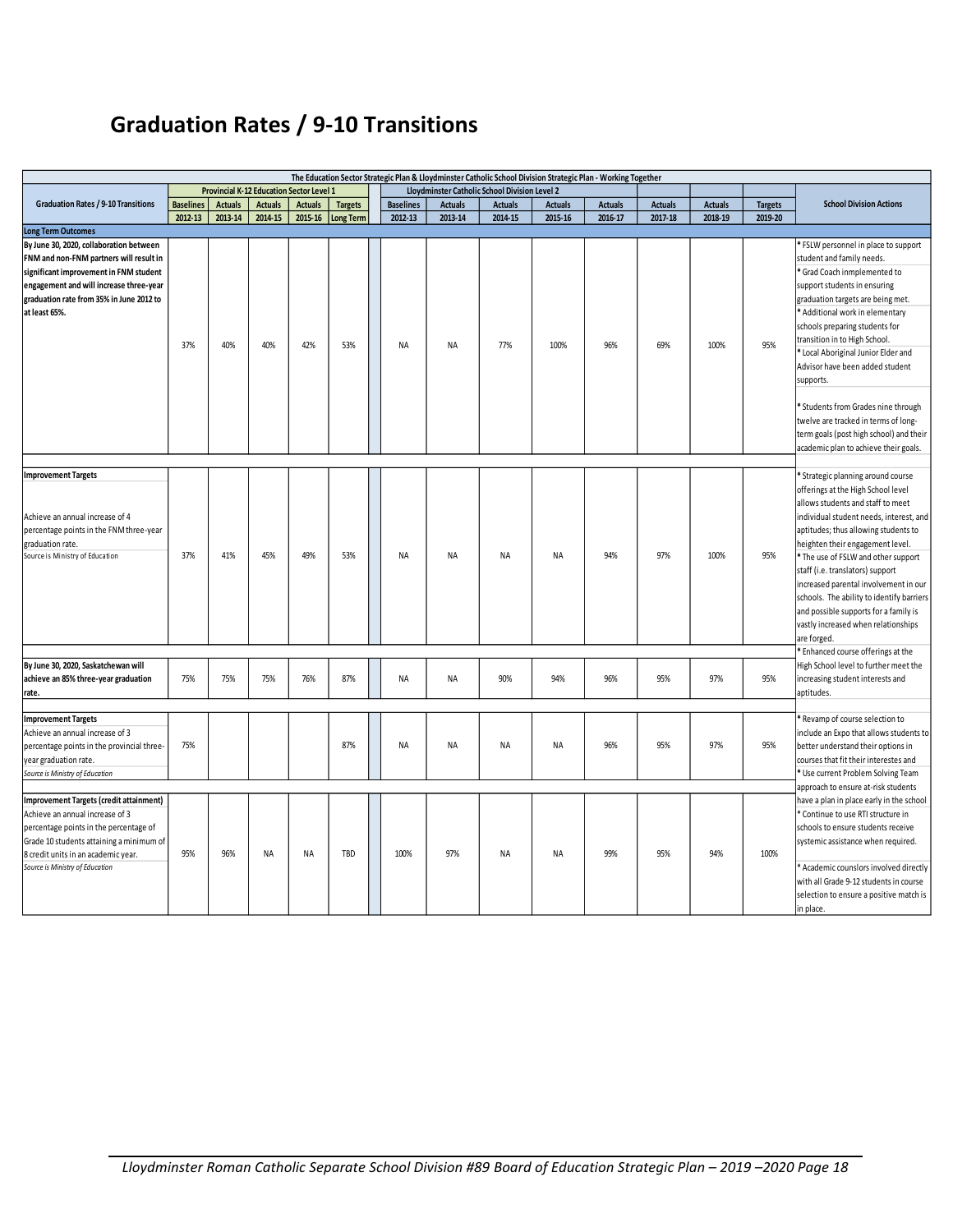# **Demographics**

In 2019-2020, Lloydminster Roman Catholic Separate School Division #89 projected a negligible enrollment increase. Over the last few years Lloydminster Roman Catholic Separate School Division #89 has experienced significantly higher than provincial average of growth year over year. In the past five years Lloydminster Roman Catholic Separate School Division #89 has grown by 380 students or 15.39%.

There is an urgent need for the Province, Board and Administration to work on short and long term capital planning. With Grade 1 enrolment registrations in excess of 250 each year in the last five years and graduating classes as low as 128 upwards to 186 students per year the "pyramidal" student enrolment trend has continued. In 2019 we graduated 173 students, 256 students began grade 1 with us in September, 2019.

In effect, this means adding 80 students or four classrooms by attrition each year.

| Grade           | Projected<br>Sept 30<br>2019-20 | 2018-19 | 2017-18 | 2016-17 | 2015-16 | 2014-15 |
|-----------------|---------------------------------|---------|---------|---------|---------|---------|
| Kindergarten    | 220                             | 242     | 233     | 255     | 237     | 265     |
| 1               | 246                             | 256     | 269     | 274     | 289     | 277     |
| $\overline{2}$  | 255                             | 256     | 251     | 276     | 247     | 239     |
| 3               | 250                             | 238     | 267     | 257     | 232     | 202     |
| 4               | 241                             | 262     | 243     | 245     | 204     | 189     |
| 5               | 259                             | 224     | 243     | 216     | 188     | 173     |
| 6               | 222                             | 239     | 206     | 202     | 171     | 190     |
| 7               | 234                             | 217     | 192     | 184     | 195     | 152     |
| 8               | 214                             | 191     | 176     | 206     | 168     | 149     |
| 9               | 187                             | 184     | 202     | 174     | 156     | 174     |
| 10              | 176                             | 191     | 168     | 179     | 184     | 166     |
| 11              | 187                             | 161     | 176     | 197     | 163     | 164     |
| 12              | 157                             | 173     | 186     | 162     | 155     | 128     |
| <b>Total</b>    | 2848                            | 2834    | 2812    | 2827    | 2589    | 2468    |
|                 |                                 |         |         |         |         |         |
| Prekindergarten | 72                              | 72      | 72      | 72      | 72      | 72      |

### **Students**

Note: The table above identifies the actual number of students enrolled in each grade as of September 30 Source: Ministry of Education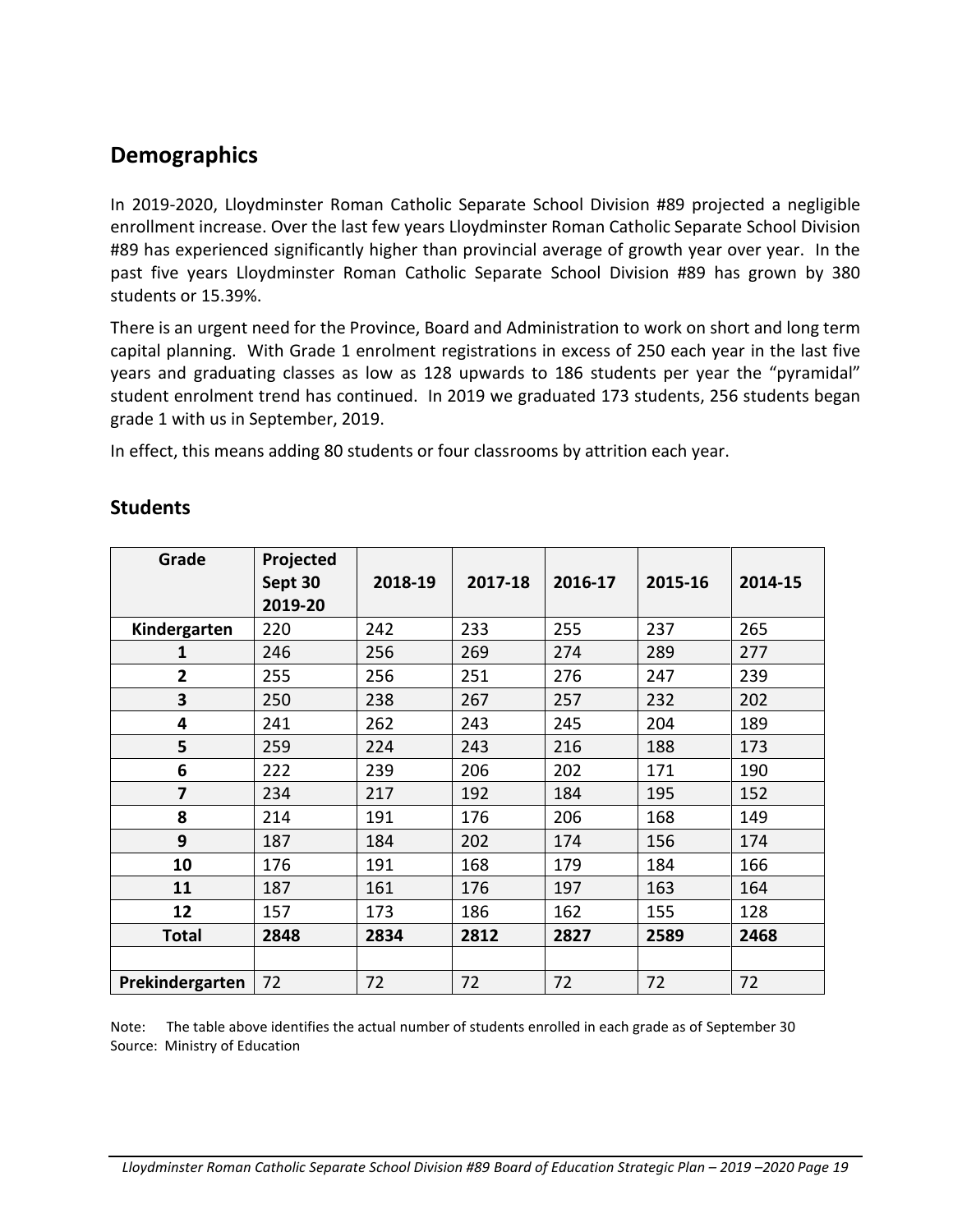### **Staff**

Lloydminster Roman Catholic Separate School Division #89 is a large employer in the Lloydminster area and makes a significant contribution to the regional economy. The Division employs the fulltime equivalent of 320.86 people. About half of these employees are teachers, the other half represent a wide range of roles and responsibilities. The School Division needs educational assistants, clerical staff, information technology (IT) people, caretakers, bus drivers, accountants and other staff in order to provide a quality education for students of the Division.

### **Senior Management Team**

The Director of Education, Mr. Nigel McCarthy, reports directly to the Board of Education. Two Deputy Directors and one Chief Financial Officer report to Mr. Nigel McCarthy.

- Deputy Director of Education, Ms. Glenda Kary
- Deputy Director of Learning, Mr. Kevin Kusch
- Chief Financial Officer, Mrs. Melanie Stelmaschuk, CPA, CA

## <span id="page-20-0"></span>**Facilities Infrastructure Projects and Transportation**

| <b>School</b>                              | <b>Grades</b>    | <b>Location</b>     |
|--------------------------------------------|------------------|---------------------|
|                                            |                  | 6524 - 35 Street    |
| École St. Thomas                           | $K-7$            | Lloydminster, AB    |
|                                            |                  | $3112 - 47$ Avenue  |
| <b>Father Gorman Community School</b>      | K-7              | Lloydminster, SK    |
|                                            |                  | $6611A - 39$ Street |
| Holy Rosary High School                    | $8 - 12$         | Lloydminster, AB    |
|                                            |                  | $6810 - 35$ Street  |
| Synergy Vault Home of the Raiders          | $K-12$           | Lloydminster, AB    |
| Mother Teresa Early Childhood Education    | Prekindergarten- | 5216 - 44 Street    |
| Center                                     | Grade 2          | Lloydminster, AB    |
| St. Joseph Elementary School, 2 additional |                  | $5706 - 27$ Street  |
| portables added September 2017             | $K-7$            | Lloydminster, AB    |
|                                            |                  | $5207 - 42$ Street  |
| St. Mary's Elementary School               | $K-7$            | Lloydminster, AB    |

#### **School List 2019-2020**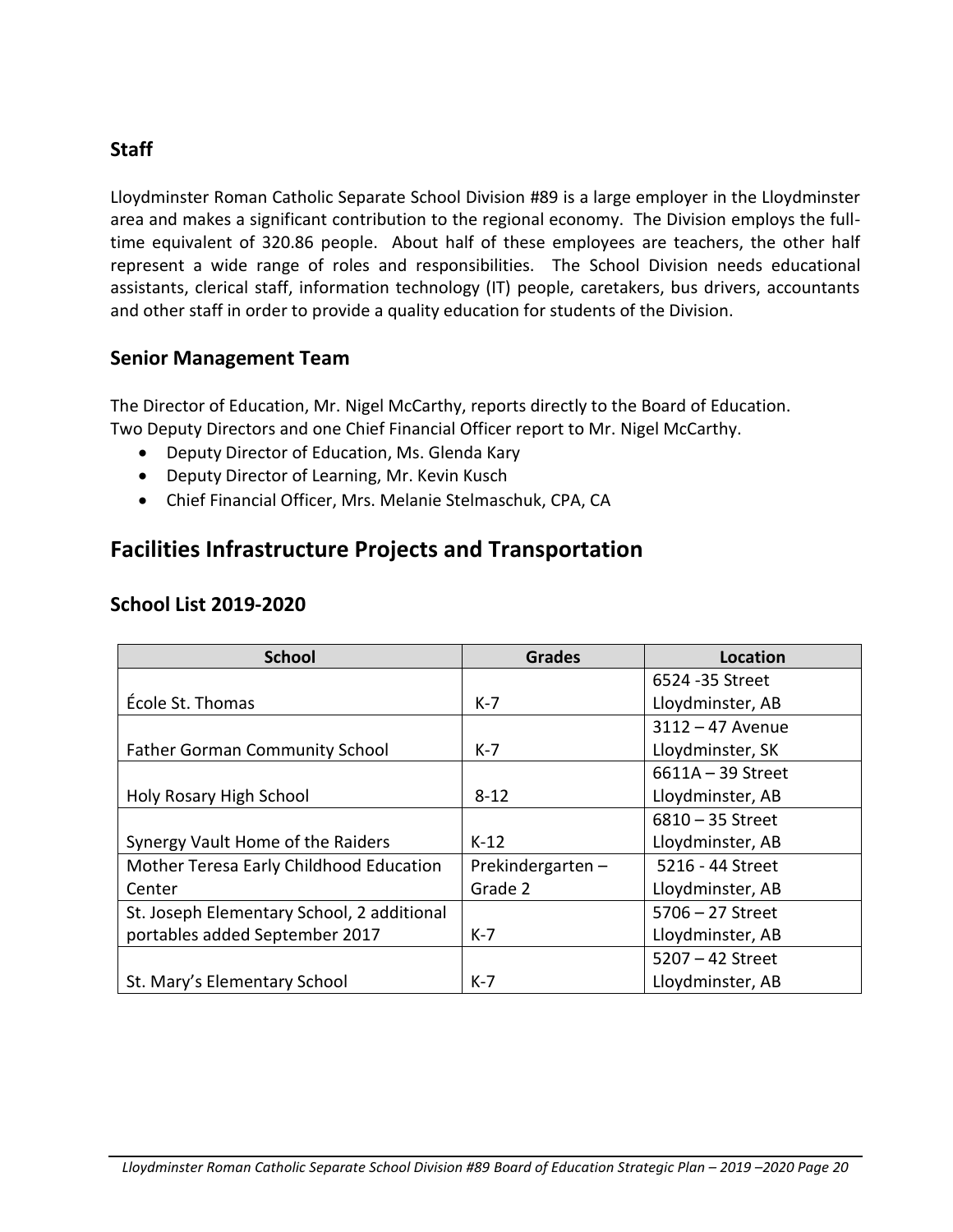### **Infrastructure Projects 2019-2020**

| <b>Infrastructure Projects</b> |         |                                          |              |  |  |  |  |  |  |  |  |
|--------------------------------|---------|------------------------------------------|--------------|--|--|--|--|--|--|--|--|
| <b>School</b>                  | Project | <b>Details</b>                           | 2019-20 Cost |  |  |  |  |  |  |  |  |
| All Schools                    | Roofing | Roofing maintenance                      | 30,000       |  |  |  |  |  |  |  |  |
| <b>Mother Teresa</b>           | Chiller | Replace air-cooled chiller and pump      | 160,000      |  |  |  |  |  |  |  |  |
| St. Mary's                     | Reno    | Redesign and renovate the secretary area | 20,000       |  |  |  |  |  |  |  |  |
| <b>Mother Teresa</b>           | Reno    | Renovate student washrooms               | 60,000       |  |  |  |  |  |  |  |  |
| <b>Total</b>                   |         |                                          | \$270,000    |  |  |  |  |  |  |  |  |

#### **Transportation**

The Lloydminster Roman Catholic Separate School Division #89 operates a division operated bus transportation system. Transportation of students in the Division is complex resulting from the following:

- 1. The City proper is bisected by two provincial highways that complicate both student walking distances and vehicular traffic flows.
- 2. Our School Division also collaborates with a Saskatchewan rural School Division that transports students, with a signed agreement, into our Lloydminster schools from the rural area on the Saskatchewan side. We also collaborate with an Alberta rural school district that transports students, without a formal agreement, into our Lloydminster schools from the rural area on the Alberta side.

In 2019-2020, the Division will monitor growth in the South East area of Lloydminster for the recommendations to be prepared by March 31, 2020 for possible changes to routes and planning in 2020-2021.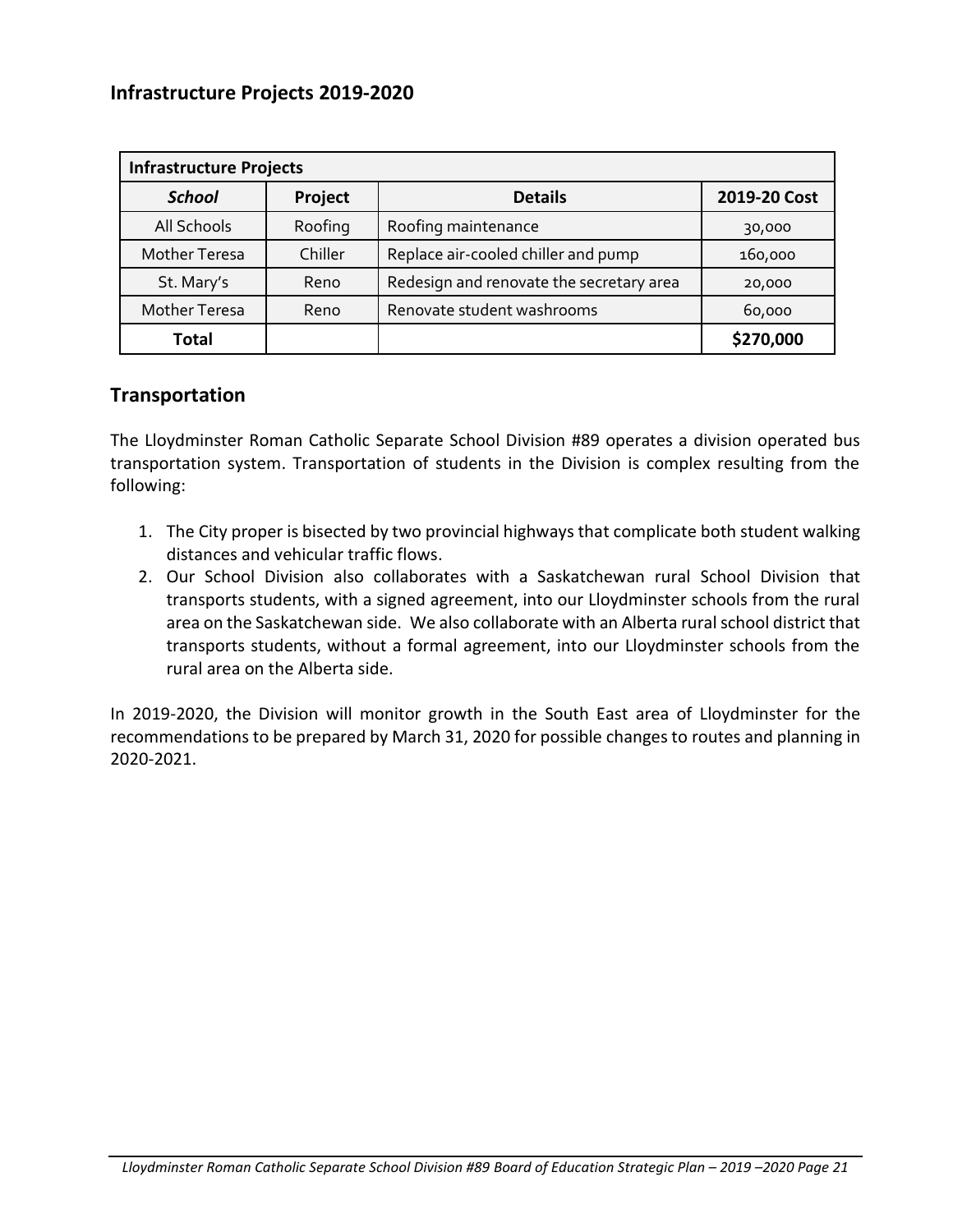## <span id="page-22-0"></span>**Financial Budget**

The Lloydminster Roman Catholic Separate School Division #89 operates under the Canadian *generally accepted accounting principles* and presents quarterly budget projections, reports and recommendations. The following is a summary of the budget approved by the Board of Education on June 24, 2019 and approved by the Ministry of Education on August 26, 2019.

|                                      | 2019-2020 Budget | 2018-2019 Budget | \$ Variance | % Variance |
|--------------------------------------|------------------|------------------|-------------|------------|
| <b>REVENUE</b>                       |                  |                  |             |            |
| <b>Property Taxation</b>             | 3,363,978        | 3,438,613        | (74, 635)   | (2)%       |
| Grants                               | 24,874,376       | 24,387,904       | 486,472     | 2%         |
| <b>Tuition and Related Fees</b>      | 32,691           | 73,458           | (40, 767)   | (55)%      |
| <b>School Generated Funds</b>        | 754,885          | 630,990          | 123,895     | 20%        |
| <b>Complementary Services</b>        | 577,596          | 561,269          | 16,327      | 3%         |
| <b>External Services</b>             | 102,800          | 111,000          | (8, 200)    | (7)%       |
| <b>Other Revenue</b>                 | 627,155          | 524,992          | 102,163     | 19%        |
| <b>TOTAL REVENUE</b>                 | 30,333,481       | 29,728,226       | 605,255     | 2%         |
| <b>EXPENDITURES</b>                  |                  |                  |             |            |
| Governance                           | 231,617          | 201,986          | 29,631      | 15%        |
| Administration                       | 1,479,906        | 1,449,260        | 30,646      | 2%         |
| Instruction                          | 22,825,661       | 22,385,908       | 439,753     | 2%         |
| Plant                                | 4,456,151        | 4,440,181        | 15,970      | 0%         |
| Transportation                       | 1,412,254        | 1,423,806        | (11, 552)   | (1)%       |
| <b>Tuition and Related Fees</b>      | 99,400           | 117,600          | (18, 200)   | (15)%      |
| <b>School Generated Funds</b>        | 754,885          | 630,990          | 123,895     | 20%        |
| <b>Complementary Services</b>        | 913,223          | 922,112          | (8,889)     | (1)%       |
| <b>External Services</b>             | 124,853          | 128,314          | (3,461)     | (3)%       |
| <b>Other Expenses</b>                | 7,500            | 7,000            | 500         | 7%         |
| <b>TOTAL EXPENDITURES</b>            | 32,305,450       | 31,707,157       | 598,293     | 2%         |
| <b>EXCESS (DEFICIT) FOR THE YEAR</b> | (1,971,969)      | (1,978,931)      | 6,962       | 0%         |

# <span id="page-22-1"></span>**Approved 2018-2019 Lloydminster Catholic School Division Financial Budget**